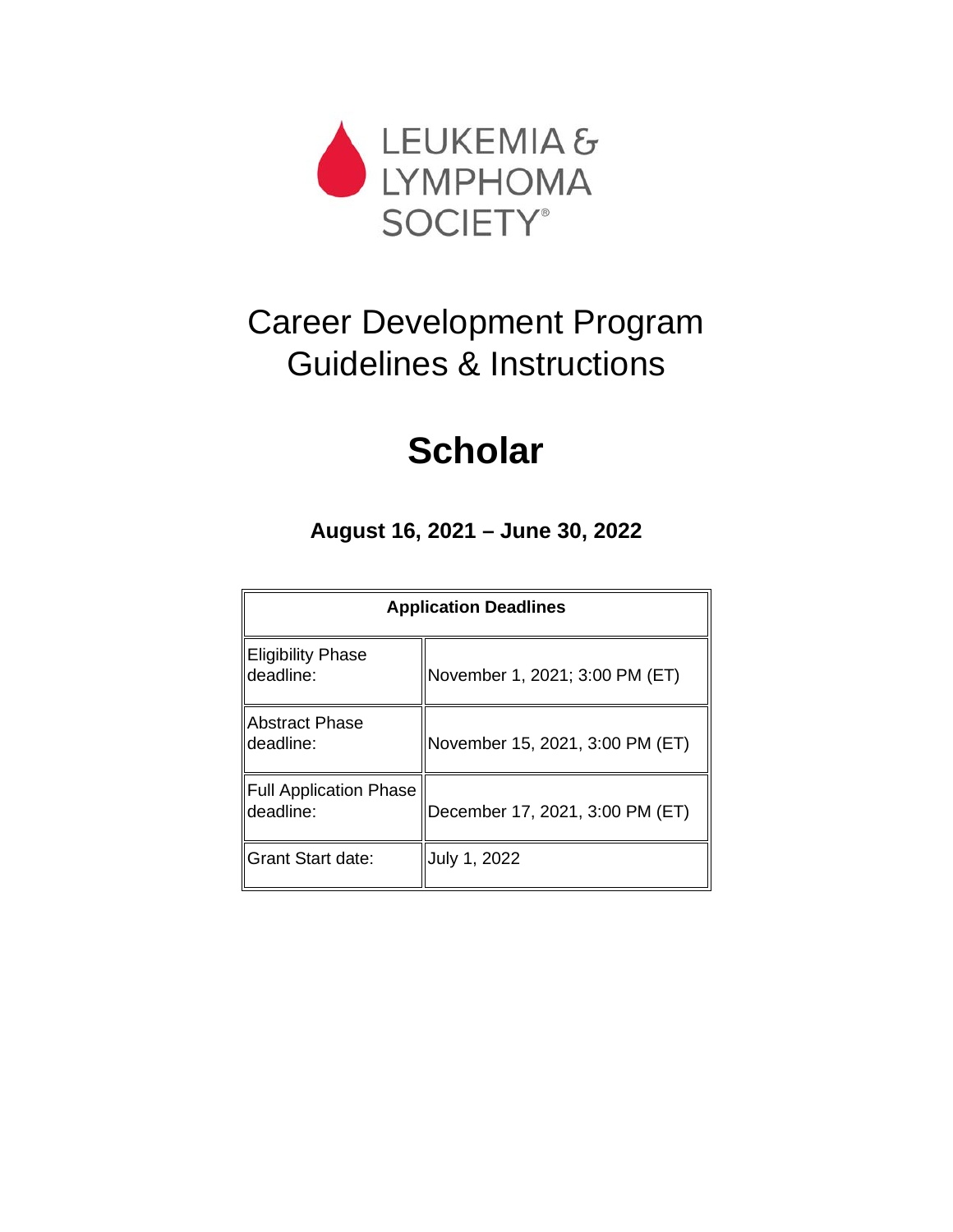# **What's New for 2021**

*Starting the prior application cycle, the approach to the application and review process fundamentally changed.* The Scholar award has always had the intention of supporting researchers who are on a trajectory for leadership in blood cancer research. To better capture this, we are modifying the application process to better emphasize all the research activities of the applicant. Therefore, the total research portfolio of the applicant will be assessed by the review committee. These changes will better align the application, review process, and funding decisions with the purpose of the Scholar award.

# **2021 Update: Application Compliance**

In prior award cycles, ~20-30% of eligibility requests were rejected. We have updated the eligibility form to make rejections far less likely, but it takes much more time to complete. To avoid eligibility rejection, read these Guidelines & Instructions carefully and fill out the eligibility form completely. *Be sure to start this process early.*

# *A rejected applicant can only re-submit an eligibility request once.*

In prior cycles, >10% of Career Development Program (CDP) applications submitted (from all non-clinical subcategories) were disqualified without full review based on non-compliance with the Mission Relevance of the application and environment. Carefully read the Mission Relevance and Mission Score sections to determine if The Leukemia & Lymphoma Society's (LLS) CDP award mechanism best fits your current and future research program goals. The Leukemia & Lymphoma Society has recently taken an active role in making sure that our scarce funds go to applicants who are most closely aligned with our Mission.

For those applicants whose research *programs* are not primarily in blood cancer and are thus not eligible to apply in the Scholar program, LLS has other project-based funding mechanisms. Please consider the Translational Research Program and/or the Blood Cancer Discoveries Program for funding for blood cancer research *projects*.

In recent years, approximately 10-15% of all full applications had serious structural flaws. These include non-adherence to section lengths, font size, or missing attachments (e.g., a Sponsor Letter or Biosketch), or critical sections not completed. Applications with such flaws run the risk of administrative disqualification.

#### *Carefully check the final version of your application prior to upload (even if someone else uploads for you).*

# **About The Leukemia & Lymphoma Society, Inc.**

The Leukemia & Lymphoma Society, Inc. (LLS) is a national voluntary health agency dedicated to the conquest of hematologic malignancies and relevant premalignant conditions. LLS supports research, patient aid, community service programs, advocacy, and public and professional education.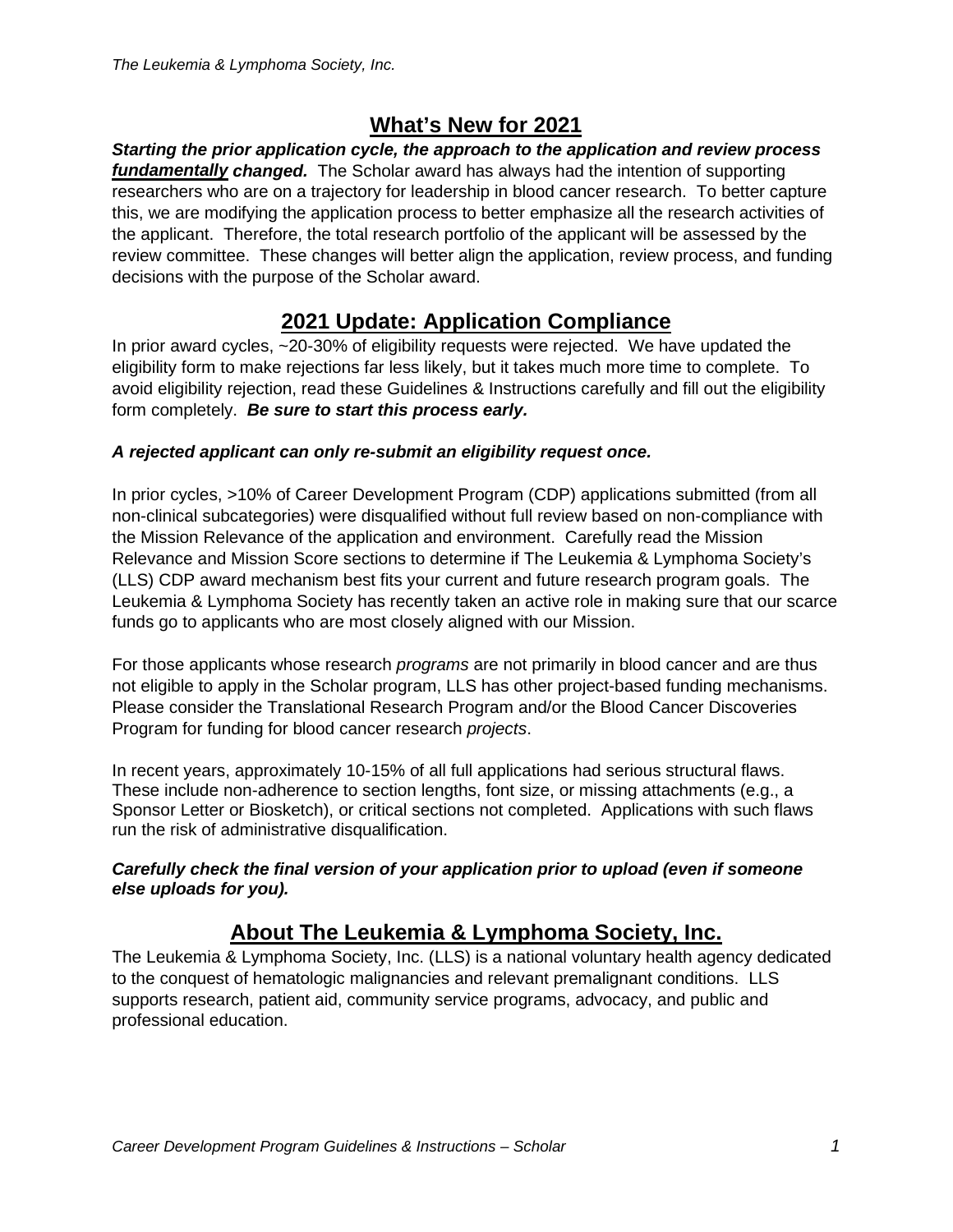# **Description of the CDP Scholar Award**

Through the Career Development Program, LLS supports talented blood cancer researchers in the early/mid phase of their careers. CDP continues to provide a pool of dedicated researchers to advance the understanding and diagnosis of blood cancer, as well as the development of treatment and prevention options that will ultimately lead to a higher quality of life for blood cancer patients as well as potential cures. Scholar applicants are primarily basic and translational researchers; those who are primarily clinical researchers should consider the Scholar in Clinical Research subcategory.

The **Scholar** Award is for 5 years and supports tenure-track, junior faculty who have *already* established themselves as blood cancer researchers.

The maximum award per year is \$120,000.00 and includes the applicant's salary and fringe benefits. A Scholar's salary may be supplemented by funds from other sources. Indirect costs may be included and cannot exceed 5% of the total direct costs requested in the proposal. The final value of the award may be limited by the policy of the applicant's Sponsoring Institution. Expenditures for laboratory costs/equipment, travel, etc. are not permitted. The awarded value will be limited to the amount requested in the submitted proposal. The research program described should occupy the vast majority of the applicant's research time though there are no requirements for a certain percent effort in our budget template. Scholar applicants are typically assistant or associate professors. Scholar applicants *must* hold an independent position. However, this award is not intended for well-established and/or senior investigators.

The Leukemia & Lymphoma Society honors those CDP awardees whose awards are ending and who have done the most impactful work. One Scholar/Scholar in Clinical Research awardee will be honored with the **CDP Achievement Award**. This high honor will be given to the Scholar/Scholar in Clinical Research awardee who is a leader/emerging leader and has had the three most impactful publications of direct relevance to blood cancer over the course of their funding period. An absolute requirement for consideration is that those publications must acknowledge support of The Leukemia & Lymphoma Society (preferably as a specific acknowledgement of this funding mechanism\*). Since we consider a CDP awardee to always be an awardee while funded, *all* publications should acknowledge our support.\* A secondary consideration is the total publication record and productivity during the award period as well as career trajectory. *Though not guaranteed, we hope to continue the CDP Achievement Awards indefinitely.*

\*Use this format when acknowledging The Leukemia & Lymphoma Society: "…was supported by a Scholar award from The Leukemia & Lymphoma Society."

# **Eligibility**

# **Scholar applicants must…**

- Have a Sponsor who will attest to institutional support for the applicant. An appropriate Sponsor may be a department head, chief of service, or program chair. The Sponsor must be from the same institution and in a supervisory position to the applicant.
- Be an independent investigator of at least an assistant professor position or equivalent (see Experience/eligibility clock).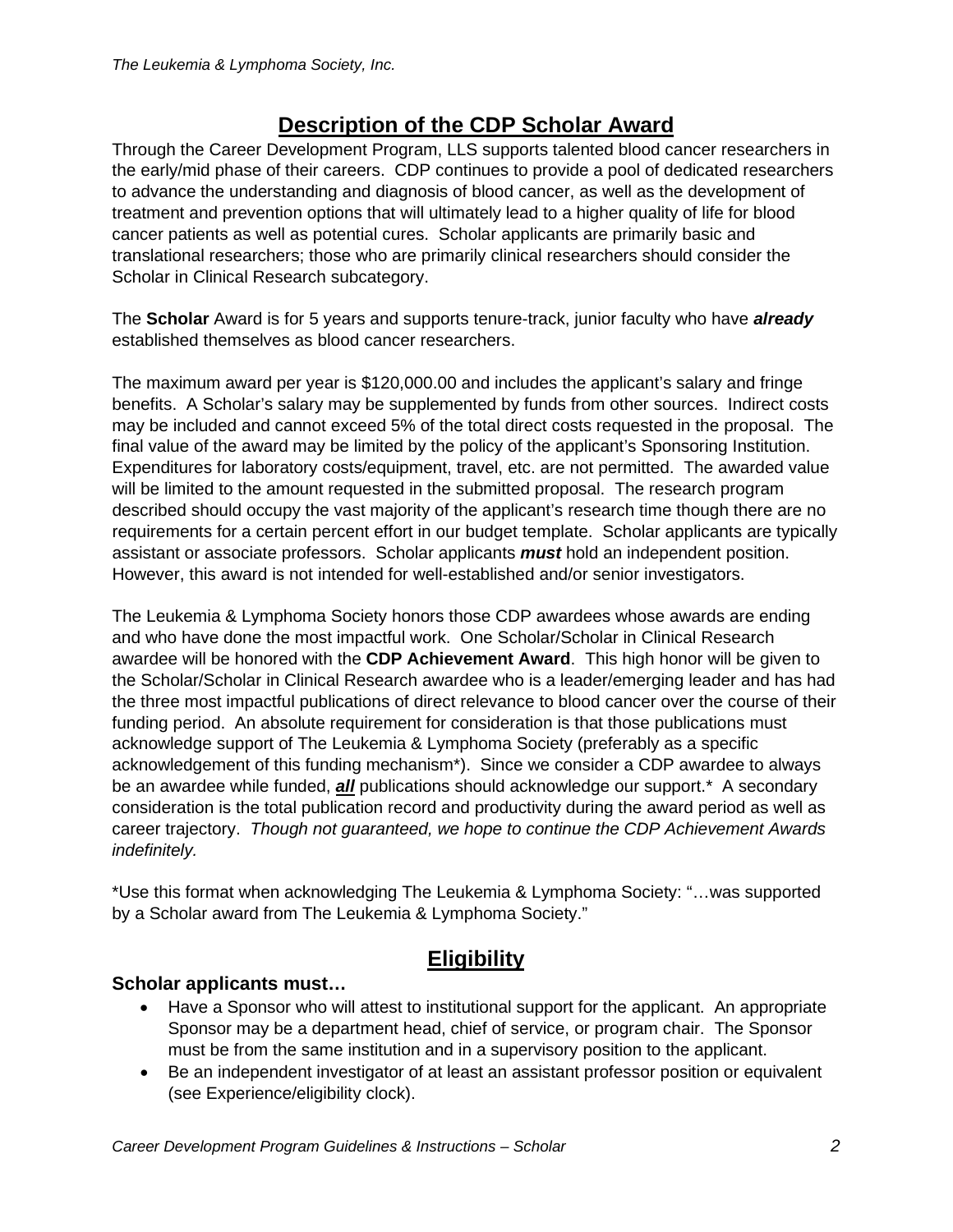- Have adequate funding to support the proposed research (see Research Support Requirement).
- Have started their *first* independent position no less than 2 years but not more than 8 years before the time of review (see Experience/eligibility clock). Instructor-level positions are not counted as independent for eligibility purposes.
- Have at least one full length (which may include short reports), peer-reviewed, primary research, corresponding author publication\* available on PubMed by the application due date as an independent investigator.

\* Peer reviewed manuscripts that are *fully* accepted by the eligibility due date are acceptable. A copy of the letter from the journal must be provided to LLS by the eligibility due date, and the manuscript must be published online (PubMed and/or on the journal's website) by the full application due date for eligibility to be accepted and for the full application to be reviewed.

# **Citizenship**

The program welcomes applications worldwide from appropriate academic institutions and investigators of any nationality.

# **Degree**

Applicants must hold a PhD, MD, DVM, or equivalent degree.

# **Experience/eligibility clock**

Applicants must have held an independent, faculty-level, tenure-track position (or equivalent) for 2 to 8 years (see Eligibility Outline table). All such positions are counted in the 8-year total. Instructor-level positions are not counted as independent for eligibility purposes. In some cases, LLS may ask for a letter from any applicable institution confirming employment start date(s). Research Assistant Professor (and similar/equivalent positions) may or may not count towards eligibility depending on the policy of the institution where that position was held. *A satisfactory explanation of these position types must be provided by the full application due date, or the full application may be administratively disqualified.* In cases where the position would not be considered independent, a letter from the institution will be required explaining their policy, but only in cases where such positions might put the applicant outside the eligibility range.

|                                             | <b>Scholar</b>                    | Scholar in<br><b>Clinical</b><br><b>Research</b> | <b>Special</b><br><b>Fellow</b><br>$(2-year)$ | <b>Special</b><br><b>Fellow</b><br>$(3-year)$ | <b>Fellow</b>                     |
|---------------------------------------------|-----------------------------------|--------------------------------------------------|-----------------------------------------------|-----------------------------------------------|-----------------------------------|
| <b>Degree</b>                               | MD, PhD,<br>DVM, or<br>equivalent | MD, PhD,<br>DVM, or<br>equivalent                | MD, PhD,<br>DVM, or<br>equivalent             | MD, PhD,<br>DVM, or<br>equivalent             | MD, PhD,<br>DVM, or<br>equivalent |
| <b>Earliest oral thesis</b><br>defense date | N/A                               | N/A                                              | June 30,<br>2017                              | June 30,<br>2018                              | June 30,<br>2019                  |

# **Eligibility Outline for 2021-2022 Application Cycle**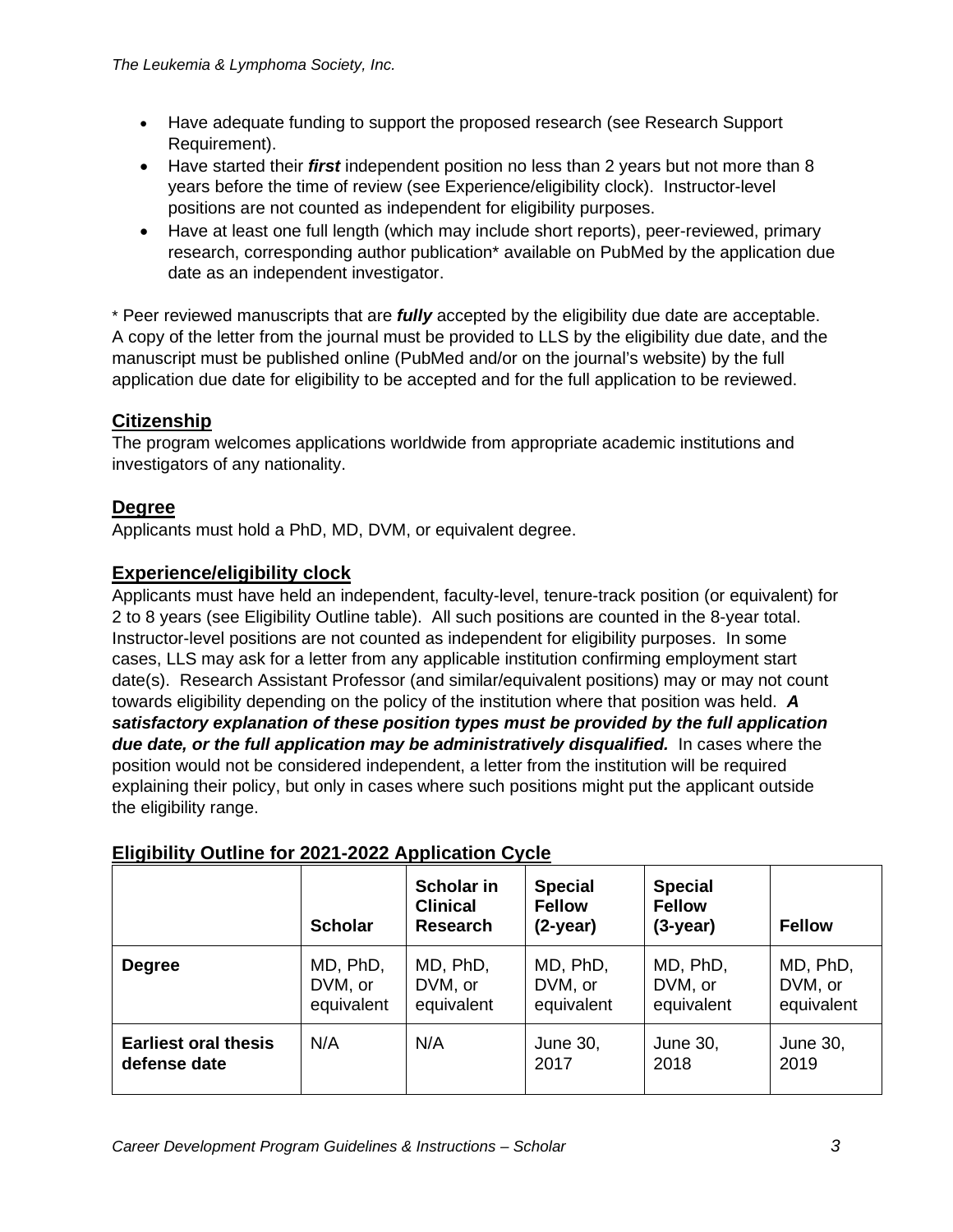|                                                                     | <b>Scholar</b>     | <b>Scholar in</b><br><b>Clinical</b><br><b>Research</b> | <b>Special</b><br><b>Fellow</b><br>$(2-year)$ | <b>Special</b><br><b>Fellow</b><br>$(3-year)$ | <b>Fellow</b>                   |
|---------------------------------------------------------------------|--------------------|---------------------------------------------------------|-----------------------------------------------|-----------------------------------------------|---------------------------------|
| <b>Most recent oral</b><br>thesis defense date                      | N/A                | N/A                                                     | <b>June 29,</b><br>2018                       | <b>June 29,</b><br>2019                       | Full<br>application<br>due date |
| <b>Independent faculty</b><br>position required?*                   | Yes                | Yes                                                     | <b>No</b>                                     | <b>No</b>                                     | <b>No</b>                       |
| <b>Earliest start date of</b><br>independent<br>position*           | January 1,<br>2014 | January 1,<br>2012                                      | N/A                                           | N/A                                           | N/A                             |
| <b>Most recent start</b><br>date                                    | January 1,<br>2020 | January 1,<br>2018                                      | N/A                                           | N/A                                           | N/A                             |
| <b>Applicant R01-level</b><br>funding required?**                   | Yes                | No***                                                   | <b>No</b>                                     | <b>No</b>                                     | <b>No</b>                       |
| <b>Sponsor R01-level</b><br>funding required?***                    | N/A                | N/A                                                     | Yes                                           | Yes                                           | Yes                             |
| At least 1 first<br>author, publication<br>required?****            | Yes*****           | Yes*****                                                | Yes*****                                      | Yes*****                                      | Yes*****                        |
| At least 1<br>corresponding<br>author, publication<br>required?**** | Yes*****           | <b>No</b>                                               | <b>No</b>                                     | <b>No</b>                                     | <b>No</b>                       |

\*Mentored faculty positions (e.g., Instructor) do not count as independent

\*\*See Research Support Requirement section

\*\*\* Funding may come from any source, but must be able to fund the active/proposed studies \*\*\*\*Full length, primary research publication (no reviews, perspectives, conference/meeting presentations or abstracts)

\*\*\*\*\*Peer reviewed manuscripts that are *fully* accepted by the eligibility due date are acceptable. See Eligibility section.

# **Career Trajectory**

The Scholar award applicant must be in the early- to mid- stage of a career in blood cancer research and/or treatment. The anticipation is that Scholar awardees will eventually be leaders in the blood cancer field. Therefore, most of the applicant research time must be devoted to blood cancer.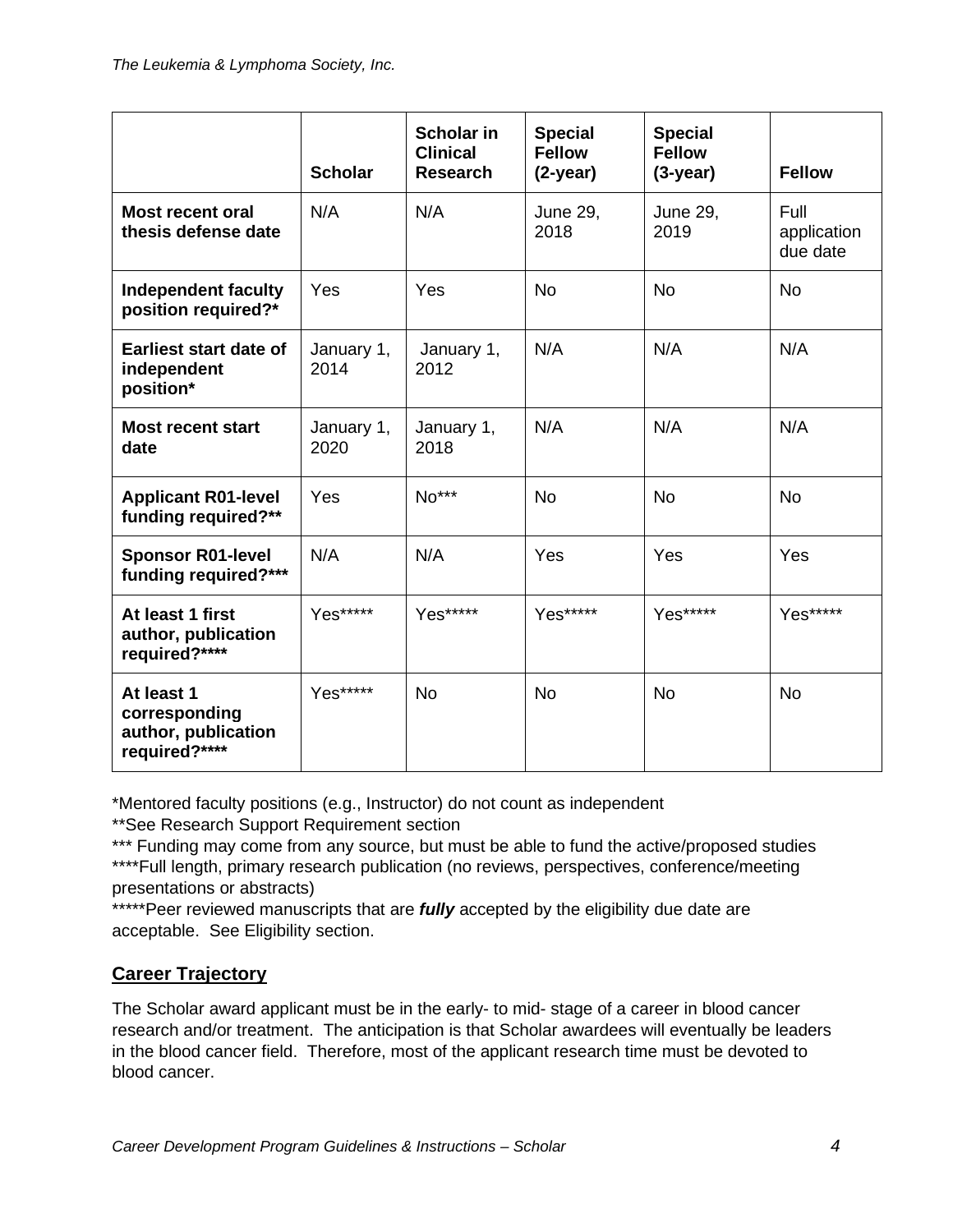# **Institution Affiliation**

Applicants must be affiliated with a non-profit academic institution at the time funding commences and for the duration of the award.

## **Research Support Requirement**

Scholar Awards support only salary. Applicants must be the PI or Co-PI on active grant(s) (peer-reviewed, national-level; substantial, multi-year funding\*) to support the research program described in their application (or related research). Applicants may have transitional awards, but these cannot be used for eligibility purposes. Funding cannot be only startup funds. The presence of funding will be assessed at the eligibility phase, while the details of the Missionrelevance of that funding will be assessed after full application submission. In cases where such funding starts after the eligibility due date but by the CDP funding start date, the applicant must send evidence to [researchprograms@lls.org](mailto:researchprograms@lls.org) from the funding agency of the award details (including funding agency, type, award amount, and start date). This must be received by LLS by the full application due date.

\*Funding typically will be an R01. However, funding which is at least \$200,000/year for at least 3 years is sufficient to qualify.

#### **Research support that ends prior to the award start date may not be used as evidence of adequate support.**

## **Application Limitations**

Applicants may only submit one application. There is no limit to the number of applications submitted from a specific institution, nor is there a limit to the number of Scholar (or Scholar in Clinical Research) applications on which a Sponsor is listed.

## **Other Career Development Support**

No other equal or better career development-type award (as measured by the total award amount) may be held at the time of the award start date. If an equal (or better) career development-type award is activated after receiving a Scholar Award, the LLS award must be relinquished. Those who have previously held an equal (or better) career development-type award *may* apply for a CDP Award.

If a career development-type award (of lower total value) is held by the applicant, this funding may be held concurrently with the LLS award at LLS's discretion, should the LLS award be funded. In all such cases, the LLS funding may only be used to support the applicant/awardee's salary. In addition, an absolute requirement is that the other funding must support blood cancer research. Funding from organizations that are focused on diseases other than blood cancer may not be held concurrently with the Scholar award. This requirement reflects the necessity that a Scholar's research should be fully (or largely) focused directly on blood cancer.

# **Transfers**

The application must be designed from the perspective of where the research will be performed. If a transfer is being considered, notify LLS at least 30 days prior to the transfer date by contacting [researchprograms@lls.org.](mailto:researchprograms@lls.org) **Since applicants are judged in part on their**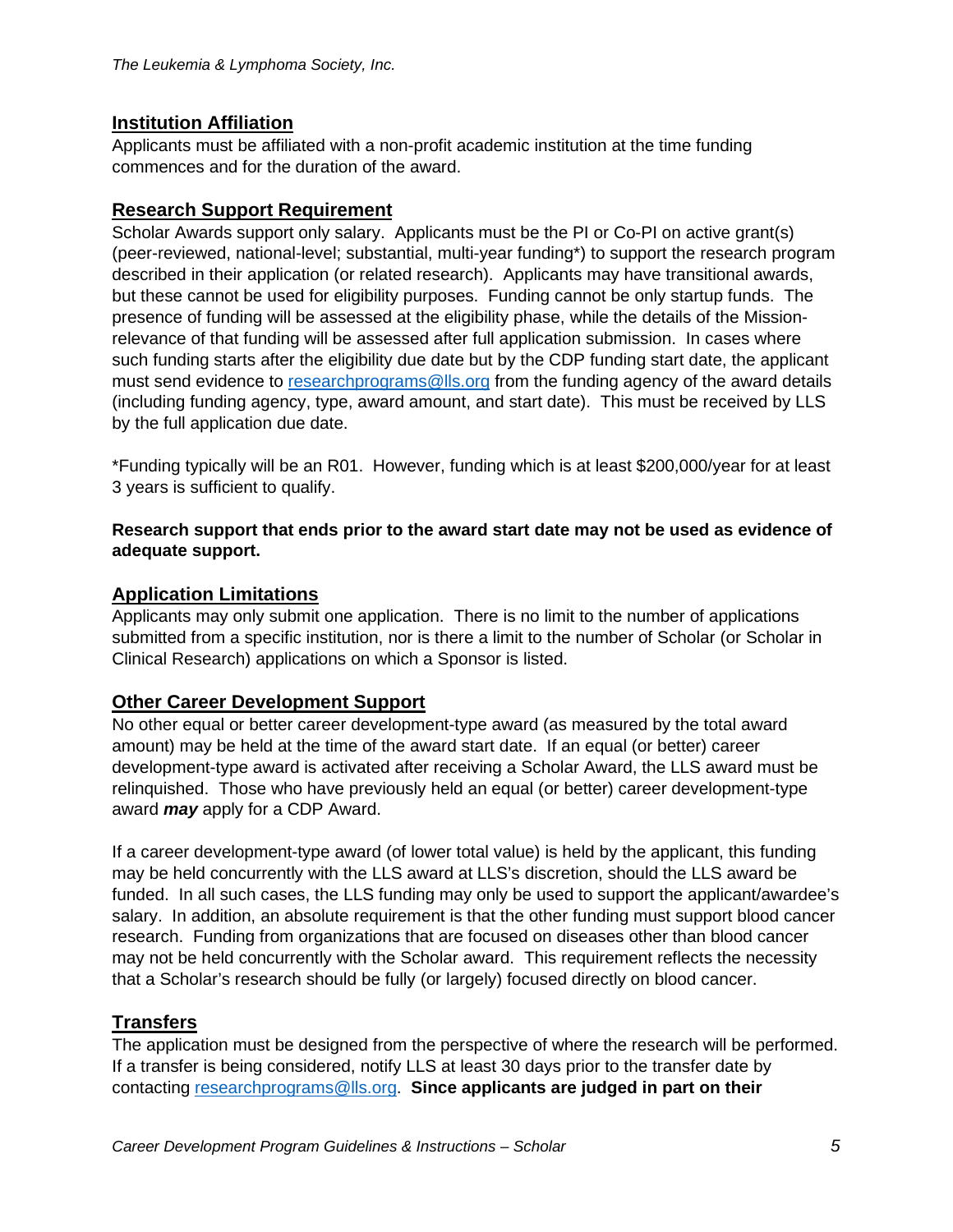**institutional environment, a change to a new institution may affect the review of your application.** If a transfer is agreed upon by the applicant and a new institution after the inperson review meeting (or if LLS is notified of such a transfer after the in-person review meeting), the award may be re-reviewed by both LLS staff and select members of the review panel. If LLS staff and the review panel members agree that this move is beneficial, funding will be awarded. *However, there may be cases where the award may not be funded.*

# **Change in Applicant or Awardee's Status**

Applicants must be full-time, independent investigators in an academic institution. If this status changes at any time, LLS must be notified immediately. In some cases, the Scholar award may continue, but only if the awardee's other work is clearly Mission-relevant and associated with a non-profit entity. However, a significant portion of the time must still be spent as an investigator at an academic institution. Should an applicant or awardee obtain a position at a for-profit entity, even part-time, they are no longer eligible to hold the Scholar Award. Any funds dispersed after this change in status making the awardee no longer eligible must be returned to LLS.

# **Mission Relevance**

# **General**

Scholar Awards are intended for early- to mid-career scientists with established track records in research directly relevant to blood cancer. Relevance is determined by the experimental approach. This is demonstrated by the publication record and research funding (including current research support; (see Research Support Requirement). The applicant's research must generally seek to answer questions of direct relevance to blood cancer or normal blood cell function of clear relevance to blood cancer.

*Correlation of a biological phenomenon with blood cancer is not sufficient evidence of relevance to LLS's Mission unless there are experiments to directly address this correlation.*

*To be eligible for a Scholar Award, the applicant must have substantial blood cancer research experience, as evidenced by publication and funding records directly relevant to blood cancer. Those with research programs crossing diverse topics, with some focus on blood cancer are less likely to be eligible. Though LLS does not have a set percent for blood cancer focus, those with less than 75% blood cancer-focus in their research programs are not likely a good fit for the Scholar award.*

*Scholar applicants who do not have an established record of publications and funding demonstrating a commitment to blood cancer research will be disqualified without full review.*

*In prior CDP application cycles, multiple Scholar applicants were eliminated prior to full review for lack of direct blood cancer relevance to their proposed research and/or lack of appropriate blood cancer research experience. With the broadened focus of the new application process to include the Scholar applicant's full research program, it is expected that any applicant who does not have a research program focused primarily on*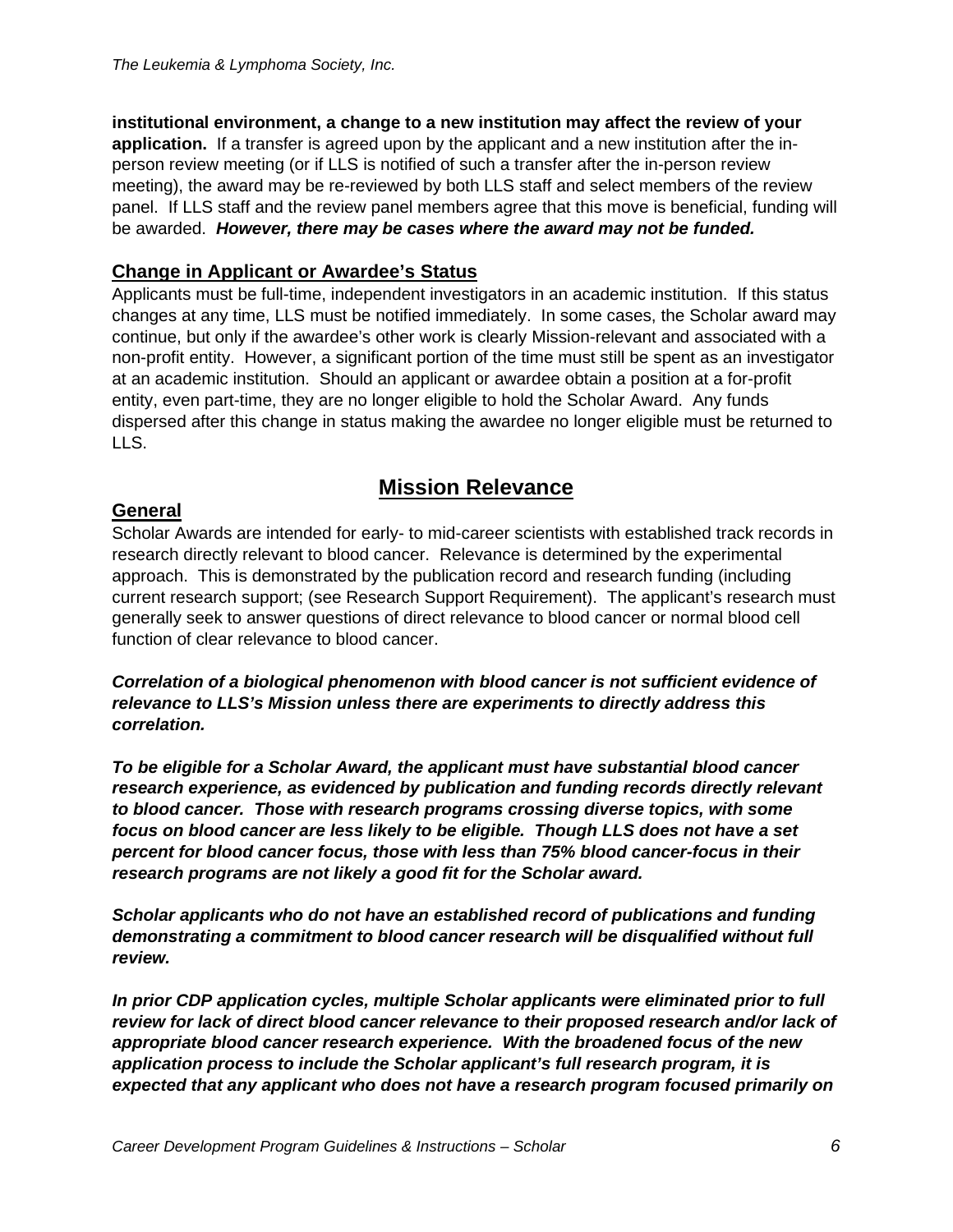#### *blood cancer will be disqualified. This will be determined using both the application as well as publicly available information.*

# **Post-Award Adherence to LLS's Mission**

Scholar awards will be selected based on the blood cancer relevance of the overall research program and the career trajectory. Funded Scholars whose research moves in a direction substantially different than direct blood cancer research may lose part or all of their Scholar award funding.

# **Review Process & Applicant Notification**

CDP applications are reviewed by an independent, voluntary panel of experts.

Review criteria for **Scholar** applications include:

- Likelihood that success in the applicant's research program will positively impact our understanding and/or treatment of blood cancers
- Likelihood of the applicant becoming a leader in the blood cancer field
- Accomplishments of the applicant; recent research accomplishments must have direct relevance to blood cancer or normal blood biology that is directly relevant to blood cancer
- Importance of current and future research program for blood cancer
- Technical and conceptual innovation of current and future research program
- Access to applicable key materials and models, including patient materials, animal models, drugs, etc., to demonstrate feasibility of research program
- Clarity of presentation
- The institution's support for the applicant's research program and career advancement, as demonstrated in the Sponsor Letter

Based on these criteria, the application receives a Priority Score based on the NIH scoring system.

Early-stage assistant professors who have not established independence from their postdoctoral lab will likely be less competitive (i.e., applicants lacking sufficient corresponding author publications without the postdoctoral advisor as an author).

## **Mission Score**

**Mission Scores** measure adherence to LLS's Mission of curing blood cancer. Researchers supported through CDP must primarily focus on those questions of *direct* relevance to blood cancer, which may include questions of normal blood biology. *Research on normal blood biology must have a clear relevance to blood cancer.*

#### *Research programs that do not have clear relevance to blood cancer will be disqualified without full review. Note that the evaluation of relevance to blood cancer is an analysis of the full research program of the applicant.*

**Mission Score of 1:** Research that directly investigates the pathogenesis, diagnosis, or treatment of hematologic malignancies and/or relevant premalignant conditions/states. In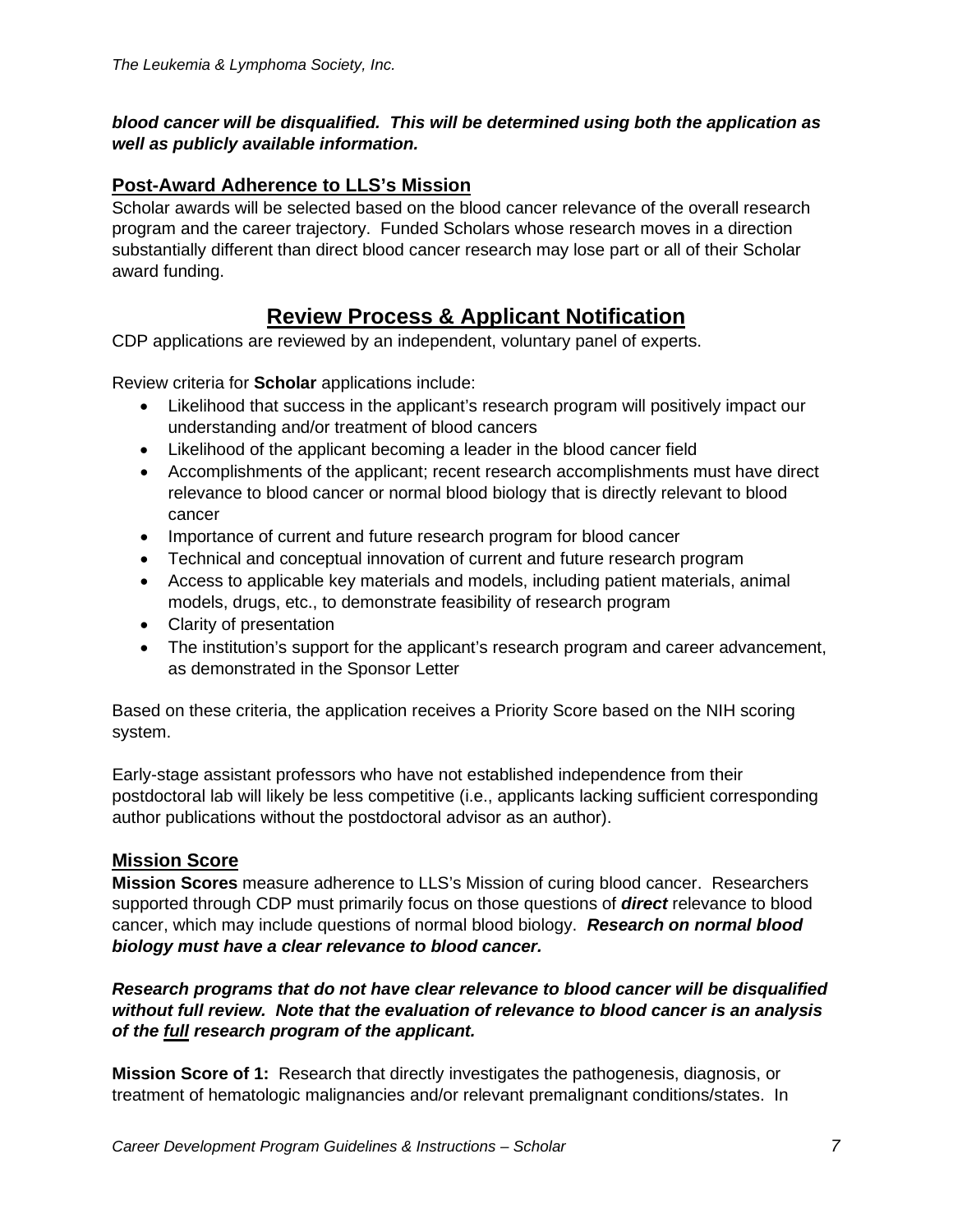addition, at least some experiments must include patients, and/or patient materials (including PDX models). In rare cases when patient materials are not obtainable by the scientific community, the most appropriate animal model may be used.

**Mission Score of 2:** Research that directly investigates the pathogenesis, diagnosis, or treatment of hematologic malignancies and/or relevant premalignant conditions/states. In addition, at least some experiments must use blood cancer cell lines and/or animal models of blood cancer.

**Mission Score of 3\*:** Proposal that investigates basic mechanisms directly relevant to normal blood cell development, hematopoietic stem/precursor cell function, or immune responses that are *directly* relevant to blood cancer. These studies must have the intention of improving our understanding of blood cancer and must use appropriate models to understand these mechanisms in blood cells.

**Mission Score of 4\*\*:** Proposal that investigates pathological processes that may be associated with blood cancer. These studies do not have the intention of improving our understanding of blood cancer, nor do they use appropriate models to understand these mechanisms in blood cells.

**Mission Score of 5\*\*:** Proposals that investigate processes not directly associated with blood cancer or normal blood cell development/function.

\*Proposals with a Mission Score of 3 are rare. Investigators interested in biological/pathological processes in blood cancer will generally be actively engaged in research that at least partially qualifies as a Mission Score of 1 or 2.

\*\*Applications whose research program aligns with a Mission Score of 4 or 5 will be eliminated without full review.

After the review panel meeting, Mission-relevant applications (Mission Scores 1, 2, and 3) will be rank-ordered based on their Priority Score and those within or near the payline will be presented to LLS's oversight committees for approval. Funding will be based on ranking, Mission Scores, and LLS priorities. Funding status is relayed by email only and is not available by phone. All Priority Scores are confidential and are available only to LLS oversight committees and staff. Brief, anonymous feedback from the review panel may be provided but only when available.

Applicants can see the status of their application on the **LLS** Research Portal. Up until final decisions are made, the status will be "Under Review." After final decisions are made, the status will either be "Awarded," "Waitlist" or "Not Funded." Please do not call or email regarding status updates.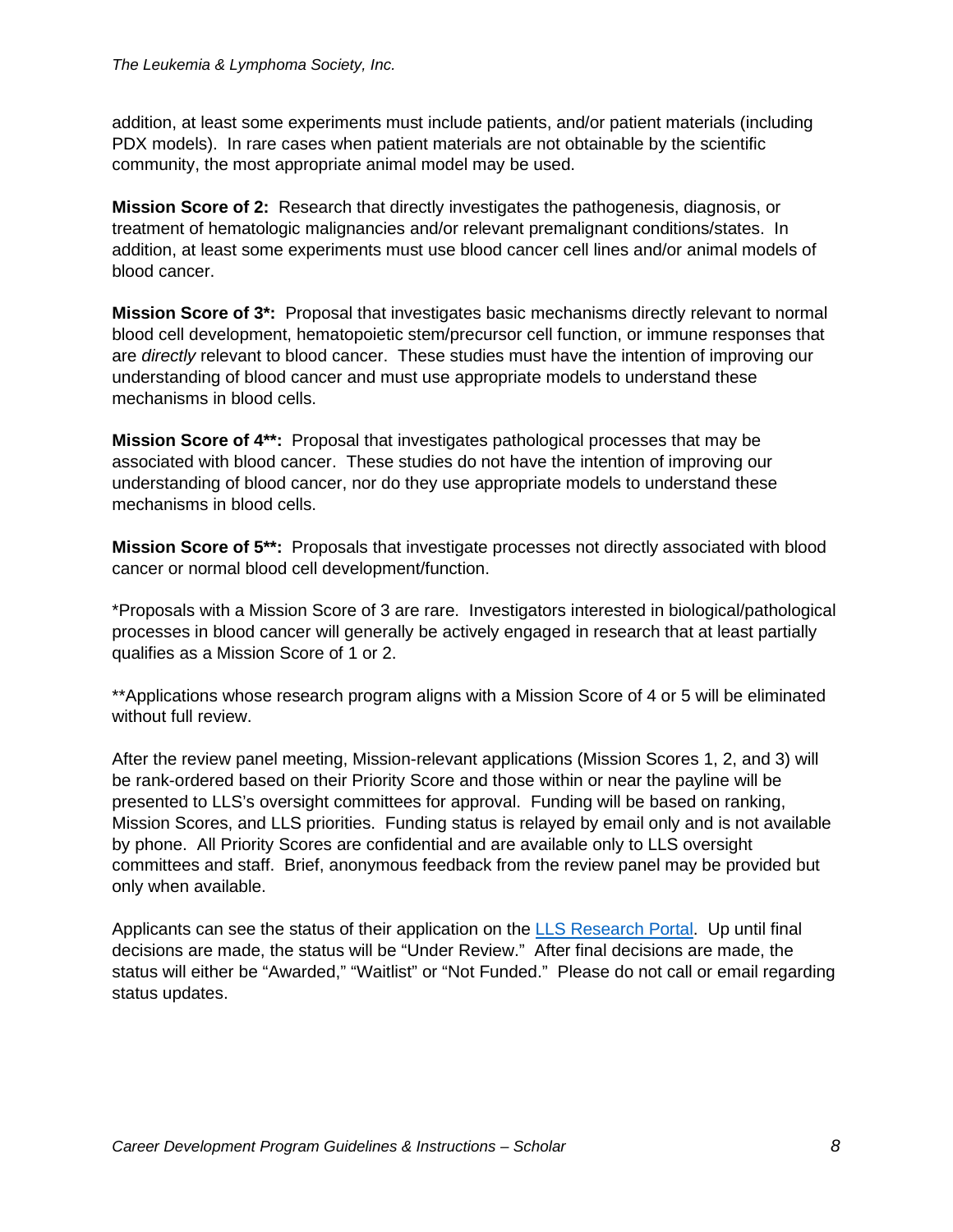| <b>Phase</b>                              | <b>Date</b>                                                                |
|-------------------------------------------|----------------------------------------------------------------------------|
| Eligibility Phase: open                   | August 16, 2021                                                            |
| <b>Eligibility Phase: close</b>           | November 1, 2021, 3:00 PM (ET)                                             |
| Eligibility determination<br>by LLS staff | Rolling                                                                    |
| Notification of eligibility               | By November 8, 2021<br>(typically within 5 business days after submission) |
| Abstract Phase: open                      | Immediately after eligibility is approved                                  |
| <b>Abstract Phase: close</b>              | November 15, 2021, 3:00 PM (ET)                                            |
| Full Application Phase: open              | Immediately after Abstract Phase submission                                |
| Reference letters due                     | December 17, 2021, 3:00 PM (ET)                                            |
| Full Application Phase: close             | December 17, 2021, 3:00 PM (ET)                                            |
| Award Notification*                       | May 2022                                                                   |
| <b>Award Start Date</b>                   | July 1, 2022                                                               |

# **Key Dates**

*\*LLS's non-negotiable Grant Agreement Terms & Conditions are available on [www.lls.org.](http://www.lls.org/)* 

**The submission deadlines will be enforced.** Please note that all times are Eastern Time (ET). If any date falls on a weekend or US holiday, the deadline becomes the next business day. **There are no exceptions permitted with our deadlines.**

#### **It is highly recommended that submissions are done the day** *prior* **to the deadline.**

Internet traffic may be slow near the deadline, which may result in difficulties in submission. In addition, LLS's response time to questions may be delayed by the high volume received near the deadline. Therefore, it is imperative that any questions be posed to LLS as far ahead as possible. The [LLS Research Portal](https://lls.fluxx.io/) automatically shuts down submissions after the deadline has passed. **Late submissions due to technical difficulties will not be accepted.** Every year, a few applicants get caught with difficulty near the deadline and some are unable to submit because of these issues. The best way to avoid this problem is to submit every phase well ahead of the deadline.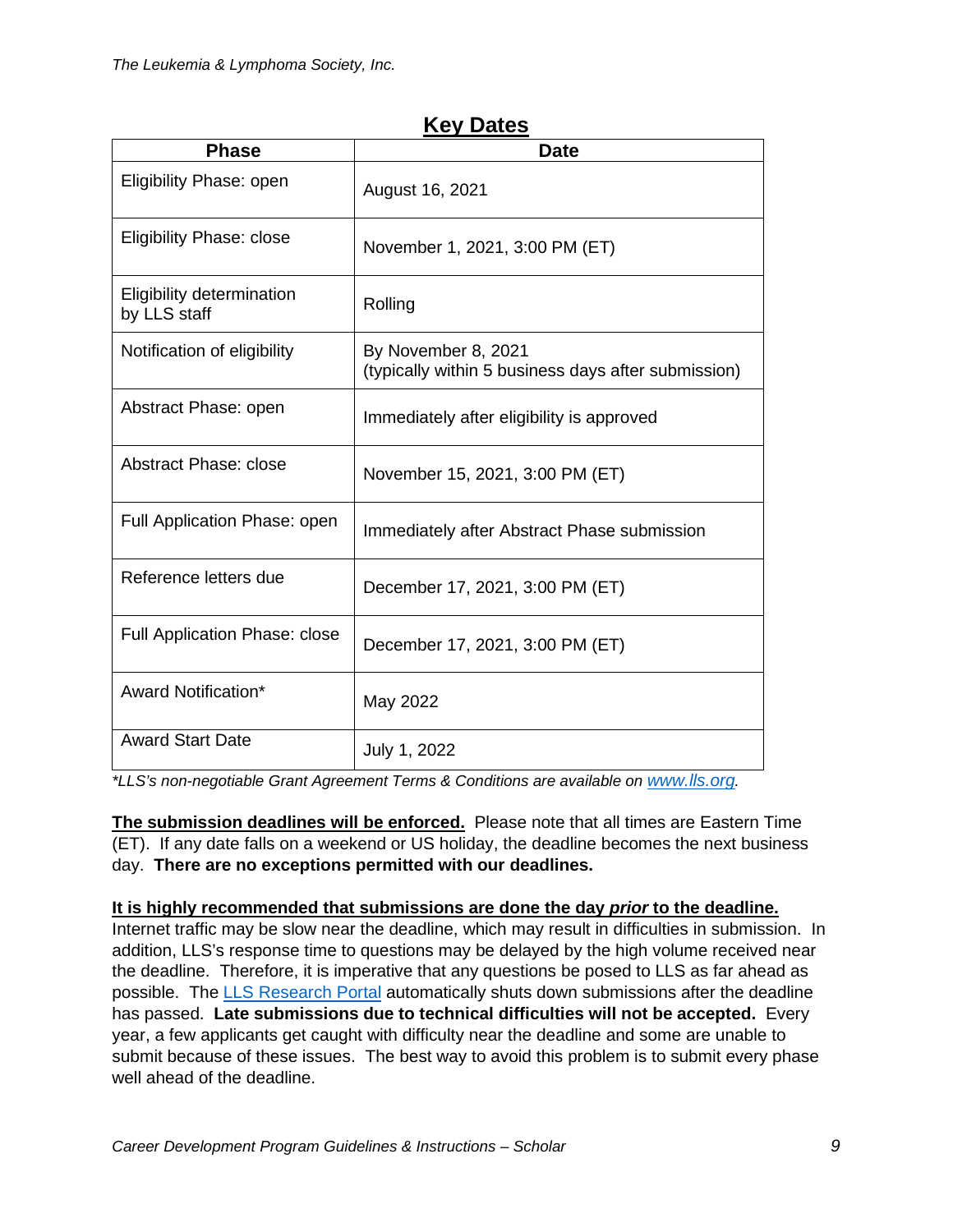# **General Application Instructions**

The CDP application process consists of 3 distinct phases: Eligibility\*, Abstract\*, and Full Application.\* Below are step-by-step instructions for applying:

- 1. Read these Guidelines & Instructions in full.
- 2. Log in to the LLS [Research](https://lls.fluxx.io/) Portal [\(https://lls.fluxx.io/\)](https://lls.fluxx.io/) and select Career Development Program. Click "Apply Now" to begin the application process (well ahead of the deadline).
	- $\circ$  If you have applied to LLS in the past, you do not need to create a new registration and can log-in with your username (email address associated with your account) and your password. If you forgot your password, simply click the "reset or create password" link and enter your email address. The system will send your username and a link to update your password.
	- o If you are a first time user to the [LLS Research Portal,](https://lls.fluxx.io/) please contact [researchprograms@lls.org](mailto:researchprograms@lls.org) so an account can be created for you.
- 3. Familiarize yourself with the [LLS Research Portal.](https://lls.fluxx.io/)
- 4. Follow the instructions on the [LLS Research Portal](https://lls.fluxx.io/) and this document to complete and submit your Eligibility. Eligibility requires completion of both the web form and the current eligibility form, which should be downloaded from the Project Document section of the web form.
- 5. You will receive an email (typically within 5 business days) notifying you of your Eligibility approval status. Once your Eligibility is approved, return to the [LLS Research Portal,](https://lls.fluxx.io/) select "New or Pending" under Requests on the left panel and follow the instructions on the site and in this document to submit your Abstract Phase components.
	- $\circ$  You may be contacted by an LLS staff member if the information provided on your eligibility request suggests that you may be better suited for a different award category.
	- o LLS staff will determine eligibility on a rolling basis using the criteria described in this document.
- 6. Reference letter requests are required during the Abstract Phase. Applicants are responsible for making sure that all required reference letters are submitted by their letter-writers by the Full Application deadline.
- 7. Once you have submitted your Abstract Phase information, you may immediately begin the Full Application Phase. Please carefully follow the instructions on the [LLS Research](https://lls.fluxx.io/)  [Portal](https://lls.fluxx.io/) and this document. The Full Application Phase requires completion of both the web form and the current application template, which should be downloaded from the Project Document section of the web form. **Failure to follow all application instructions may result in administrative disqualification of your application.**
	- o Contact [researchprograms@lls.org](mailto:researchprograms@lls.org) with any questions about the application that are not addressed in the [LLS Research Portal](https://lls.fluxx.io/) or this document.
- 8. Submit your Full Application to LLS prior to the Full Application deadline. We strongly recommend submitting well before the deadline, as site traffic on the day of and days leading up to the deadline will be heavy. **There are no extensions permitted to our deadlines.**
- 9. Character limits include spaces. Character and other length limits are strictly enforced on the web form and the uploaded project description template. Font must be Arial 11 pt. **If character limits and font restrictions are not adhered to, or the preset margins are altered, the application may not be reviewed.**
- 10. To create a fair process to all applicants, these Guidelines & Instructions and information on the [LLS Research Portal](https://lls.fluxx.io/) must be followed. *Do not ask for exceptions to these*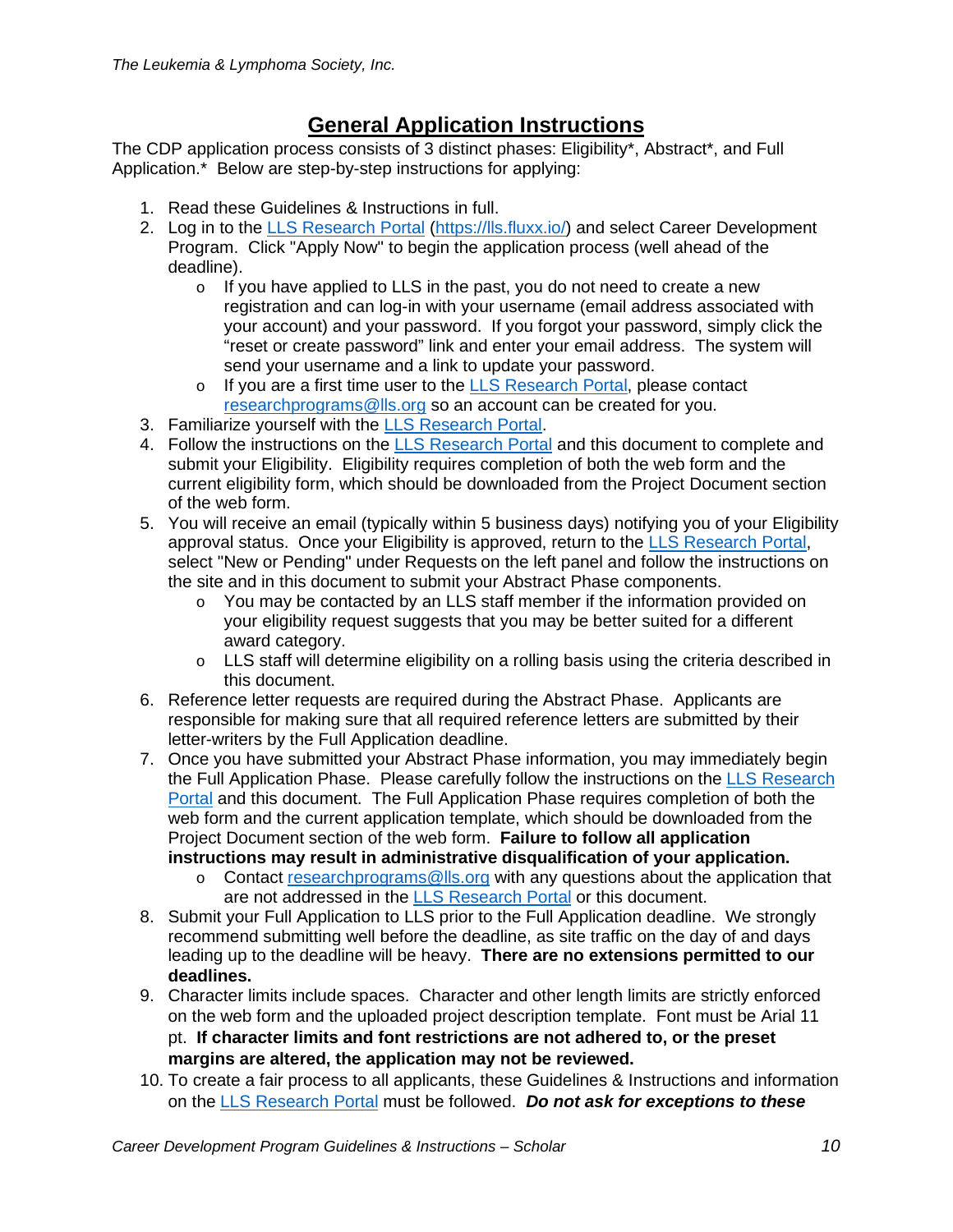#### *policies, including but not limited to exceptions to deadlines or making corrections to your document past the deadline.*

#### *Carefully check every page of your application prior to submission. You are ultimately responsible for this submission, even if someone else submits on your behalf.*

You may save your work and return to it at any time by clicking "Save." Clicking "Submit" will lock your application and prevent further modification at that stage. Contact [researchprograms@lls.org](mailto:researchprograms@lls.org) if you submit in error (must be at least one hour prior to the deadline).

At any time during the application process, including after submitting your Full Application, you can check the status of your application by logging in to the [LLS Research Portal,](https://lls.fluxx.io/) selecting your application (under *Requests* in either "New or Pending" or "Submitted"), and referring to the Status in the yellow box at the top of the page.

If you have any technical difficulties with the LLS [Research](https://lls.fluxx.io/) [Portal,](https://lls.fluxx.io/) please contact [researchprograms@lls.org.](mailto:researchprograms@lls.org)

\*Information provided at the earlier phases must match that provided at later phases. *Divergence between information provided at the Eligibility and/or Abstract Phases and information provided at the Full Application Phase may result in administrative disqualification; if not disqualified, any divergence may be shared with the review committee.*

# **Detailed Eligibility Phase Instructions**

Applicants may submit Eligibility Phase components upon opening of the program. Most eligibility information will be submitted via upload on the [LLS Research Portal.](https://lls.fluxx.io/) Eligibility will be evaluated by LLS scientific staff on a rolling basis (see the Eligibility Review section below). If eligibility is approved, the applicant may proceed to the next phase of the application process. If eligibility is rejected, the applicant may submit one more time if new information is provided and the eligibility deadline has not passed.

## *All information requested on the eligibility form must be provided.*

## **Submission and Confirmation**

You will receive an automated email stating that your information was successfully submitted within 2 business days of submission. If you have not received this email within 2 business days, contact [researchprograms@lls.org.](mailto:researchprograms@lls.org) **It is recommended that you confirm each stage of the application process by checking your application status on the [LLS Research Portal.](https://lls.fluxx.io/)**

## **Eligibility Review**

LLS staff will review eligibility on a rolling basis, and you will generally receive notification within 5 business days. Refer to Key Dates for details. **If you have not received notification within 5 business days, contact** [researchprograms@lls.org.](mailto:researchprograms@lls.org)

If eligibility is accepted, you will have access to the Abstract Phase.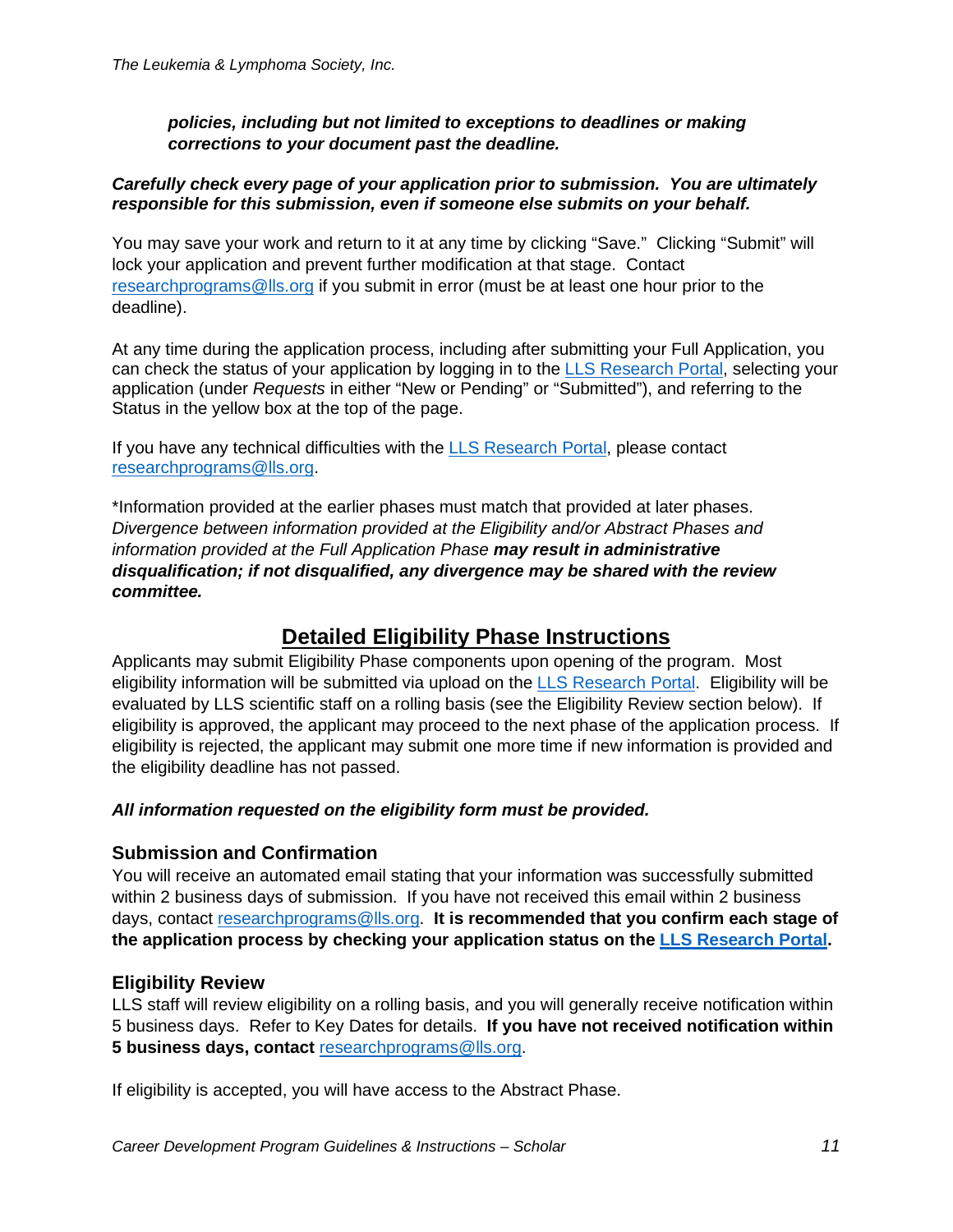During the Eligibility Phase, the applicant should carefully consider who will write reference letters on their behalf and alert them of the due date for these letters (See Reference Letters subsection in the Detailed Abstract Phase Instructions). Letters submitted past the deadline will not be accepted. It is therefore beneficial to have a backup letter-writer in case one of your original writers is not able to submit on time.

# **Detailed Abstract Phase Instructions**

There are two main aspects of the Abstract Phase:

- Reference Letters
- Project Information

The reference letter information can be added as soon as the application moves to the Abstract Phase. It is recommended to complete the reference letters information before starting the Project Information components, so that the writers get their submission instructions early (more details are found in the next section). Completion of the reference letters section by the applicant must happen prior to final submission of all Abstract Phase components.

## **Reference Letters**

The applicant must have reference letters submitted on their behalf. These letters must be submitted directly by the letter-writers to the [LLS Research Portal.](https://lls.fluxx.io/) (See Initiating Blind Reference Letters below).

**It is the responsibility of the applicant to ensure that the letters are submitted in the [LLS](https://lls.fluxx.io/)  [Research Portal](https://lls.fluxx.io/) and received by the deadline. Letters received by LLS after the deadline will not be accepted.**

#### *If there are not at least 3 letters of reference received by the full application deadline, the application will be administratively disqualified*.

## **Reference Letter Policies**

- Three letters are required
- It is beneficial to have a backup letter-writer in case one of your original writers is not able to submit on time
- No more than four letters will be accepted
- Though not required, it is beneficial to have two of the letters coming from outside your institution
- Letters are blinded to the applicant and must be uploaded directly by the writer
- **The Sponsor Letter is separate from the reference letters and therefore is** *not* **considered one of the three reference letters; Sponsor information should not be provided in the reference letters section on the [LLS Research Portal](https://lls.fluxx.io/) (see Sponsor Letter section)**

#### **Initiating Blind Reference Letters**

During the Abstract Phase, the applicant must contact those who will write their reference letters.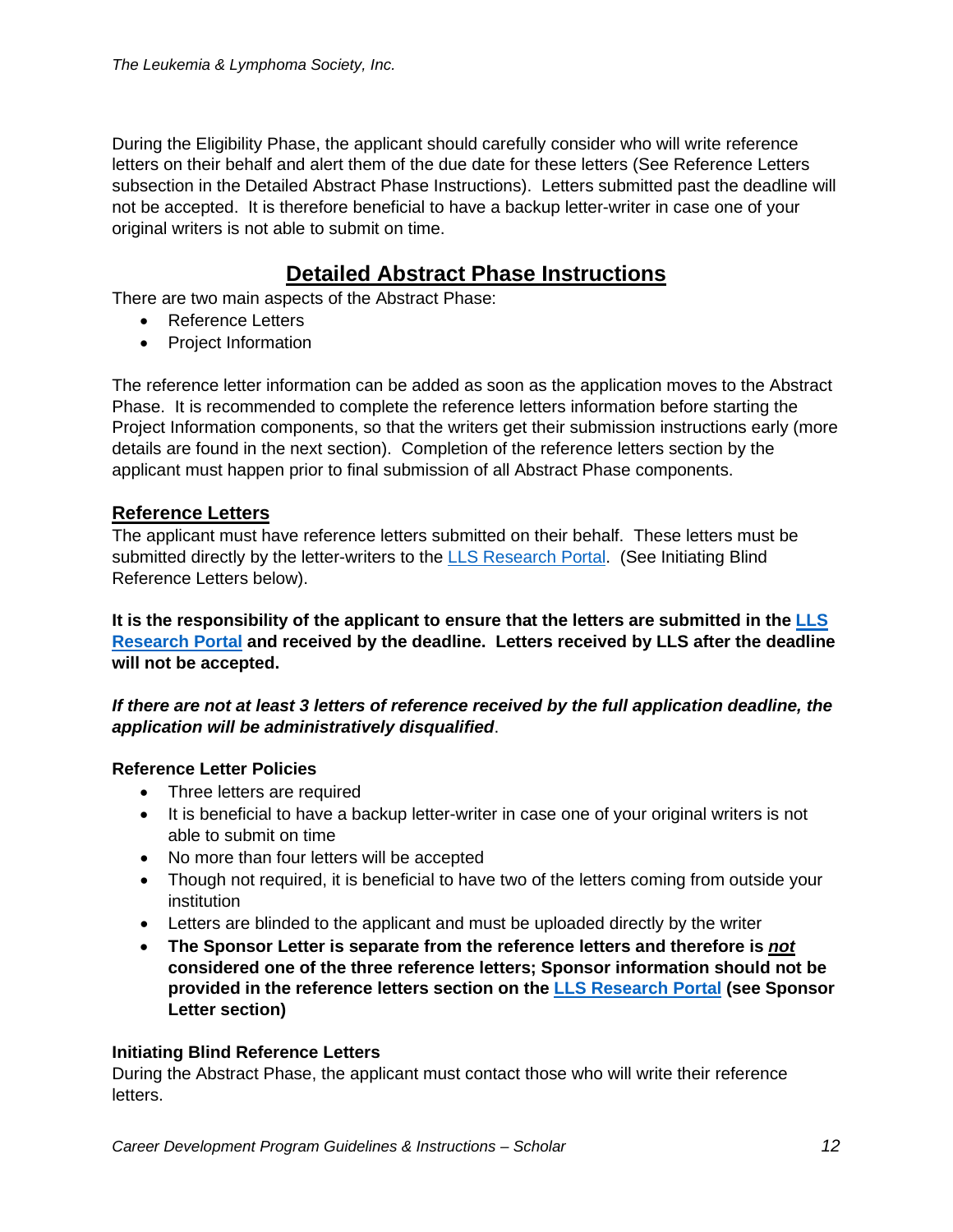A section called "Request Blind Reference Letters" is available on the [LLS Research Portal](https://lls.fluxx.io/) during the Abstract Phase. For each letter-writer, press the green "+" button on the right side. A pop-up window will appear. Copy and paste the first name, last name, and email address of the letter-writer into the designated spaces. After adding this information, press "Create Recommendation." The pop-up will disappear, and an email will be automatically sent to the letter-writer. The email will contain a unique link that allows the writer to directly upload the letter to the [LLS Research Portal.](https://lls.fluxx.io/) This process is repeated for each of the letter-writers.

The email may end up in the letter-writer's spam. Therefore, after the letter-writer's information is added in the [LLS Research Portal,](https://lls.fluxx.io/) **it is critical for the applicant to follow up with each writer to be sure they received the email.** If they have not received this email within 2 business days, email [researchprograms@lls.org,](mailto:researchprograms@lls.org) and the link will be re-sent to them.

The letters will not be viewable by the applicant. However, the applicant can view reference letter status on the [LLS Research Portal.](https://lls.fluxx.io/) Prior to each letter's submission, a note will be visible to the applicant indicating that no letter is uploaded. After the letter is uploaded, this note will change to indicate that the letter has been submitted.

# **Project Information**

Provide the following after completing the initiation of blind reference letters. All information provided here must remain consistent in the full application. *Significant divergence between information in this section and in the full application may negatively affect your funding chances.* Examples of significant divergence include stating that the specific disease focus is CLL when your actual focus is normal myeloid development or stating that your model systems include patient samples, but your full application indicates no patient samples (or access to patient samples).

## **Title**

This will be the same title that you must use for the full application. Limited to 150 characters (including spaces).

Provide the following details that form the basis of your research. Only state information that you will *directly* be studying in your research. Do not state information here that is not directly applicable to your experimental approach. This information must reflect what will be in your full application; significant divergence may negatively affect your funding chances.

## • **Disease or Subject Focus**

Indicate the disease or subject that directly forms the basis of your experiments (e.g. AML, stem cell transplant, etc.). Limited to 75 characters (including spaces).

## • **Technological Approaches**

Indicate the overall technological approaches used in your experiments (e.g. next-generation sequencing, crystallography, etc.). Limited to 75 characters (including spaces).

• **Model System(s)**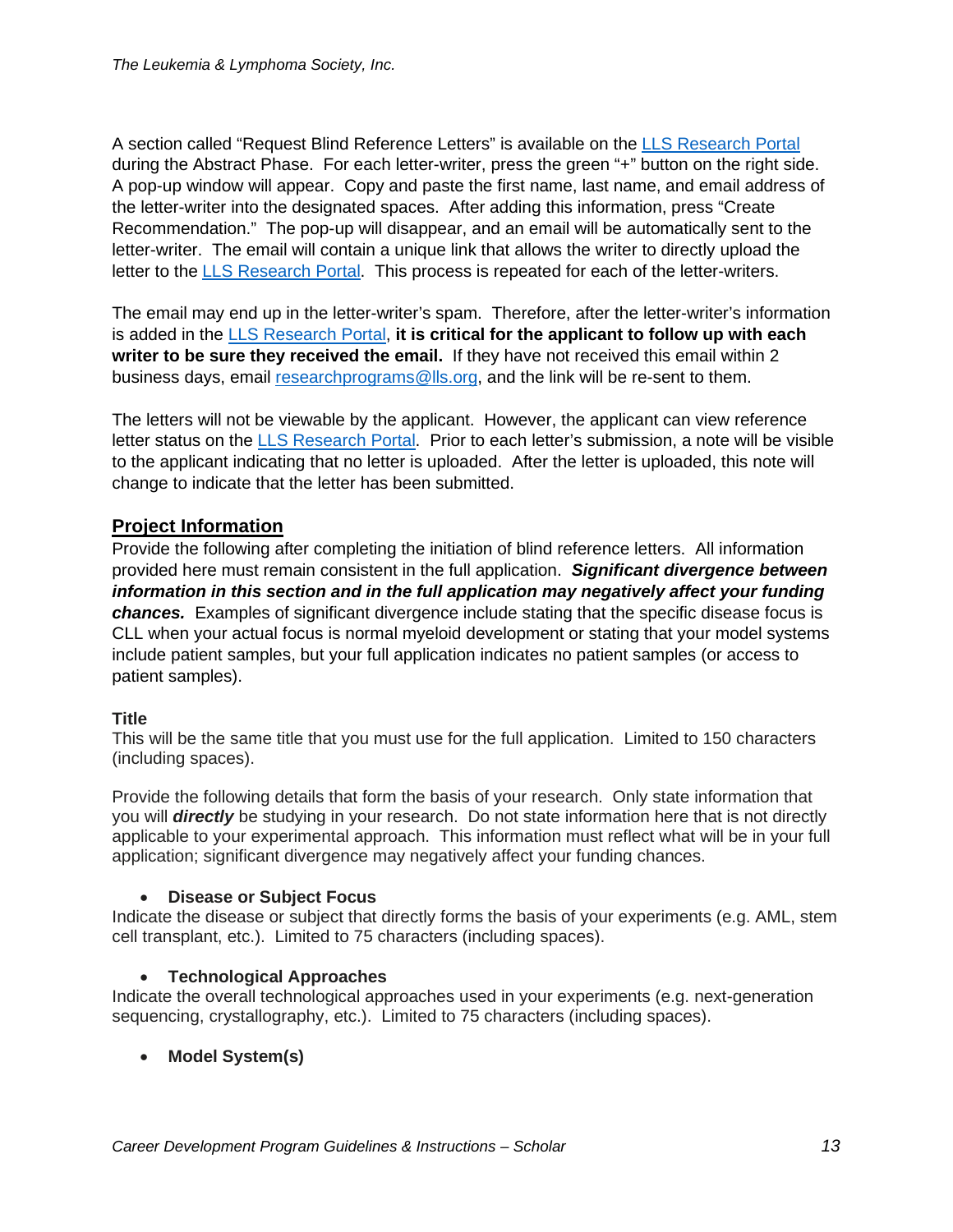Indicate the model systems used in your experiments (e.g. cell lines, mouse models, patient samples, etc.). Limited to 75 characters (including spaces). (Do *not* indicate patient samples if you will not likely be using these in your experiments).

# **Summary**

For funded applications, we post awardee information on our website. Together with the applicant's biographical information, there is a short summary of the applicant's research. From there, a reader may choose to look at the longer lay abstract. Therefore, please provide a 3-5 sentence summary describing your work. The total of all sentences should be no more than 500 characters including spaces). Use this guide to structure the short paragraph:

- Overall question/focus of your research (1 sentence)
- High-level approach you will use to address this question (1 to 2 sentences)
- Outcome/goal of your research (1 to 2 sentences)

The overall goal is to provide a succinct overview of your research.

## **Brief Biography**

A brief biography written for a lay audience. Approximately 1,000 characters including spaces.

# **Lay Abstract**

The lay abstract should clearly describe your overall research program, its relevance to blood cancer, and how success in your overall program will improve our understanding and/or treatment of blood cancer. Use non-technical language that can be easily understood by the lay community. Scientific/Greek characters or symbols must not be used. The lay abstract is essential for LLS to continue successful fundraising to support our current and future grantees, including the later year(s) of *your* award, should it be funded. Thus, we require a well-written lay abstract with sufficient detail and suitable language for non-scientists. Be aware of your confidential information, as the lay abstract will be shared with others. **2,000 character minimum and 2,500 characters maximum including spaces.**

## **Helpful hints:**

- Limit the use of scientific terms that are specific to your field.
- When specific scientific terms are necessary, be sure to include a brief definition. o When in doubt, err on the side of over-explaining.
- Avoid using too many acronyms and always define acronyms before using (except for common acronyms like "DNA").

Use the following list of questions as a guide for creating your Lay Abstract:

- What are the overall problems that your research program is addressing?
- What are the goals of your program? How does if fit into the overall problem?
- What is unique about *your* research? You must describe the specifics of your research and approach while avoiding being overly generalized/generic.
- What will be the indicators for success of your research program?
- How will this benefit blood cancer patients now or in the future? **If your research is distant from the clinic, it is critical to make the connection between your research and the benefit to** *blood cancer patients* **in the future.**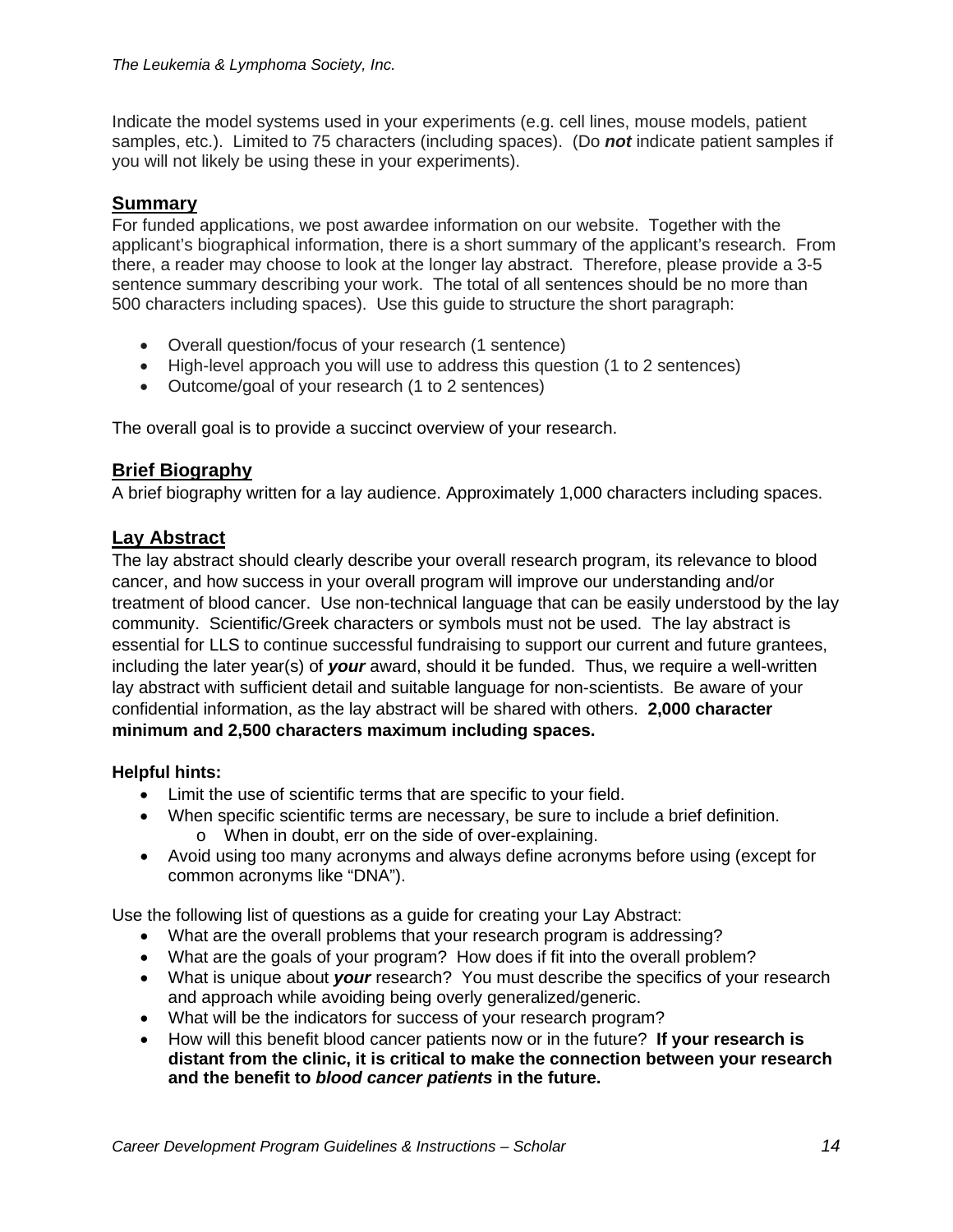# **Scientific Abstract**

The scientific abstract should accurately reflect your overall research program. Though putting your research in a broader context may be useful, it is also important to avoid overstating your research beyond your actual research activities. Do not use disease names or other terms that are not directly relevant to your research. **1,500 characters maximum including spaces.**

# **Submission and Confirmation**

After clicking the "Submit" button, you will receive an automated email within 2 business days stating that your information was successfully submitted. If you do not receive the email confirmation, contact [researchprograms@lls.org.](mailto:researchprograms@lls.org)

Immediately after Abstract Phase submission, you will have access to the Full Application Phase and may proceed with the application.

# **Changes**

Information collected in the Abstract Phase will automatically populate fields in the Full Application Phase. Changes may be made with LLS approval if requested prior to the Full Application Phase deadline. Email [researchprograms@lls.org](mailto:researchprograms@lls.org) requesting any change and identify the elements to be changed. No changes may be made after the Full Application Phase deadline has passed. Abstract Phase components must accurately reflect the focus of the full application. Furthermore, the exact wording of the summary and abstracts must be provided in the full application. **Failure to follow these policies may result in disqualification of the application.** See the first paragraph in the Project Information section above.

At this stage, the applicant should follow up with those chosen to write reference letters to remind them of the upcoming deadline for letter submission.

# **Detailed Full Application Phase Instructions**

Some sections of the full application will carry through from the Abstract Phase. Information that carries through must not be modified; changes made to the Abstract Phase components after the Abstract Phase deadline without LLS approval may result in administrative disqualification of the full application. The remainder of the full application consists of web form components and elements to be uploaded as a *single PDF.*

#### **Failure to submit as a single PDF in the order described on the template may result in disqualification of the application.**

Two sections are required for the uploaded PDF:

- Section 1: Project Description Template
- Section 2: Attachments

# **Section 1: Project Description Template**

## (Downloaded from the [LLS Research Portal\)](https://lls.fluxx.io/)

The template consists of the following required elements. You will find detailed instructions for each element on the full application template. Please ensure that you provide all requested information. If you have any questions regarding these elements, please contact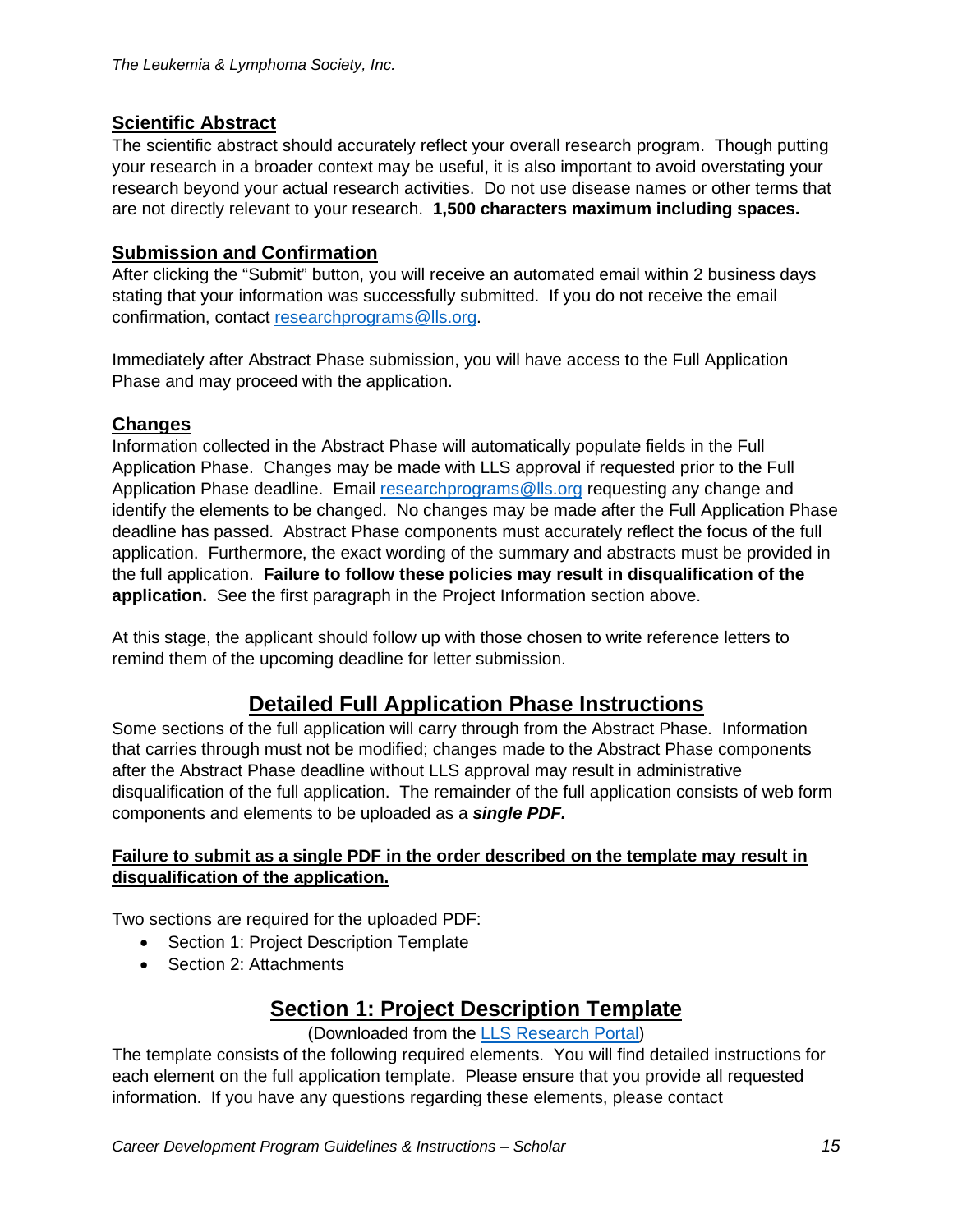#### [researchprograms@lls.org.](mailto:researchprograms@lls.org) **No information may be attached to the beginning of this template; such added information may result in administrative disqualification of the application.**

Use Arial 11pt. font for all sections, including figures. It is best to have a figure legend as a text box separate from the figure. Should you choose to have the figure legend as part of the figure, be aware that shrinking the figure may make the font size appear smaller than Arial 11 pt. *Should any font appear to be smaller than Arial 11 pt., the application may be administratively disqualified without review.* Disqualification may be more likely when the text looks obviously small, and/or if there are many characters in the text. Smaller font may make it harder for the reviewer to read the figure text, which may negatively affect their review of your application. It may also unfairly provide you the opportunity to increase the amount to information in your application.

- o **Applicant and Project Information:** Provide Name, Institution, Research Program Title, Summary, and Scientific, and Lay Abstracts. **Note**: the title, summary, and abstracts must be copied directly from the Abstract Phase.
- o **Previous CDP Applications (if applicable):** If you have previously submitted a CDP application that was not funded, briefly describe what has changed from that application. Your prior application may be shared with the current review committee.
- o **Website link:** Provide links to your institution's website description of your position/laboratory as well as your personal laboratory website if you have one.
- o **Prior Research List\*:** List your 5 most recent publications (first and/or corresponding author) in chronological order with Mission Scores.
- o **Prior Research Accomplishments\*:** Brief description of your 3 most significant contributions to science.
- o **Current Non-Blood Cancer Research:** Brief description of all current research activities that are not directly related to blood cancer (and that do not use blood cancer models).
- o **Current and Future Research Program and Graphical Abstract\***
	- **Description of Models, Reagents, and Trials:** All model systems, reagents, and trials mentioned in your current and future research program, including figures, must be described here. This provides reviewers with an easily accessible reference source and demonstrates feasibility of your research plans.
	- **Graphical Abstract:** Provide up to two graphical abstracts to describe some aspect of your research program, such as signaling pathways, overall approach, etc. This provides reviewers (and others) with a quick overview of your research. This is similar to the graphical abstract in a Cancer Cell paper. Graphical abstracts must not be professionally developed. They must be developed primarily by the applicant using tools readily available in a typical lab (e.g., PowerPoint, Photoshop, Adobe Illustrator, BioRender, etc.). You will be judged on your ability to convey information in a simple manner, but you will not be judged on artistic ability.
	- **Current and Future Research Program:** Provide all current projects in your lab and integrate with your future plans. This provides the opportunity for reviewers to assess your innovative approaches and the impact they may have on our knowledge of blood cancer. Applicants are encouraged to describe high-risk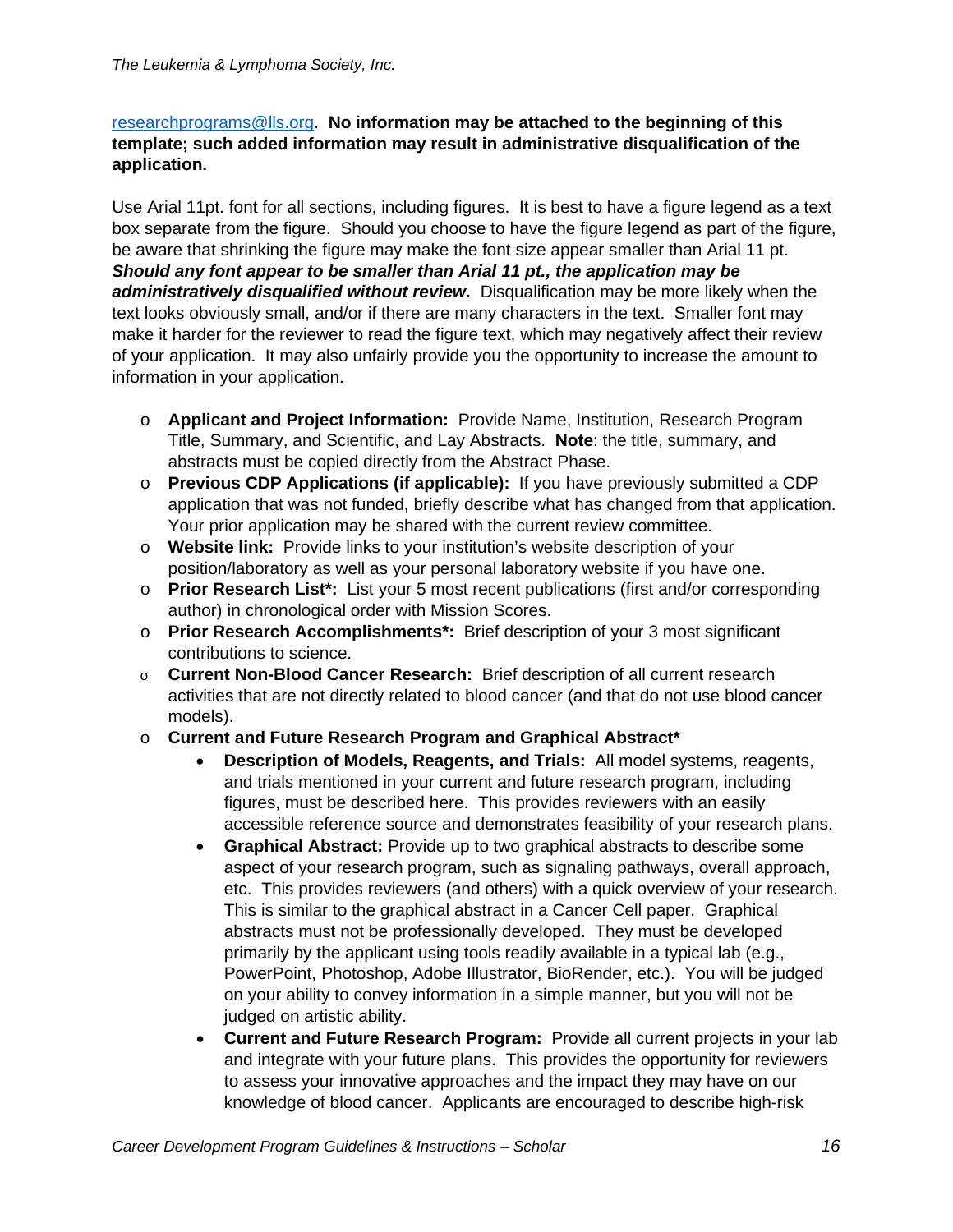projects even those with limited preliminary data. However, this section must be feasible based on your current experience and capabilities. It must also generally reflect your funding and publication record.

- o **References:** Refer to the application template.
- o **Applicant's Corresponding Author Publications\*\***
- o **Access to Non-Commercially Available Reagents, Drugs, and Models:** Confirm that you have (or will have) access to all reagents, drugs, and models necessary for your research. This will be another component to assess the feasibility of your research.
- o **Other Grant Applications:** List other grants or awards that you are currently applying for or are awaiting a funding decision. If funding decisions on other grant/award applications occur during the application or review phases, you must inform LLS. If your Scholar Award if funded, you must also indicate whether other award notices occur for grants/awards that may overlap or conflict with the Scholar Award.
- o **Budget:** Please see details on the application template.
- o **Signature Page:** Please ensure all signatures requested are complete.

## \**Prior, current, and future research will form an essential part of the review process. Reviewers will use these sections to assess the quality of your research and the likelihood that you will become a leader in blood cancer research.*

#### **\*\*Applicant's Corresponding Author Publications**

Using the *Blood* citation format, list all primary research, corresponding-author publications following the instructions on the template.

#### **Include:**

- Corresponding author publications, including multiple corresponding author publications (corresponding authorship must be verifiable on the manuscript)
- Primary research-oriented publications (clinically oriented publications are acceptable, but must be primary observations/analyses)
- Peer-reviewed publications that are available on PubMed or the journal's website by the full application due date (full text must be available in one or both locations)
- Peer-reviewed manuscripts that have been accepted for publication; accepted manuscripts that are not yet published must be provided as an attachment and must also be accompanied by a copy of the correspondence from the journal indicating acceptance

#### **Do not include:**

- Publications on which you are not corresponding author
- Non primary research-oriented publications (reviews, perspectives, etc.)
- Methods papers
- Conference presentations
- Manuscripts submitted, under review/revision, or those deposited on a preprint server
- Manuscripts accepted that are not accompanied by correspondence from the journal (see prior section)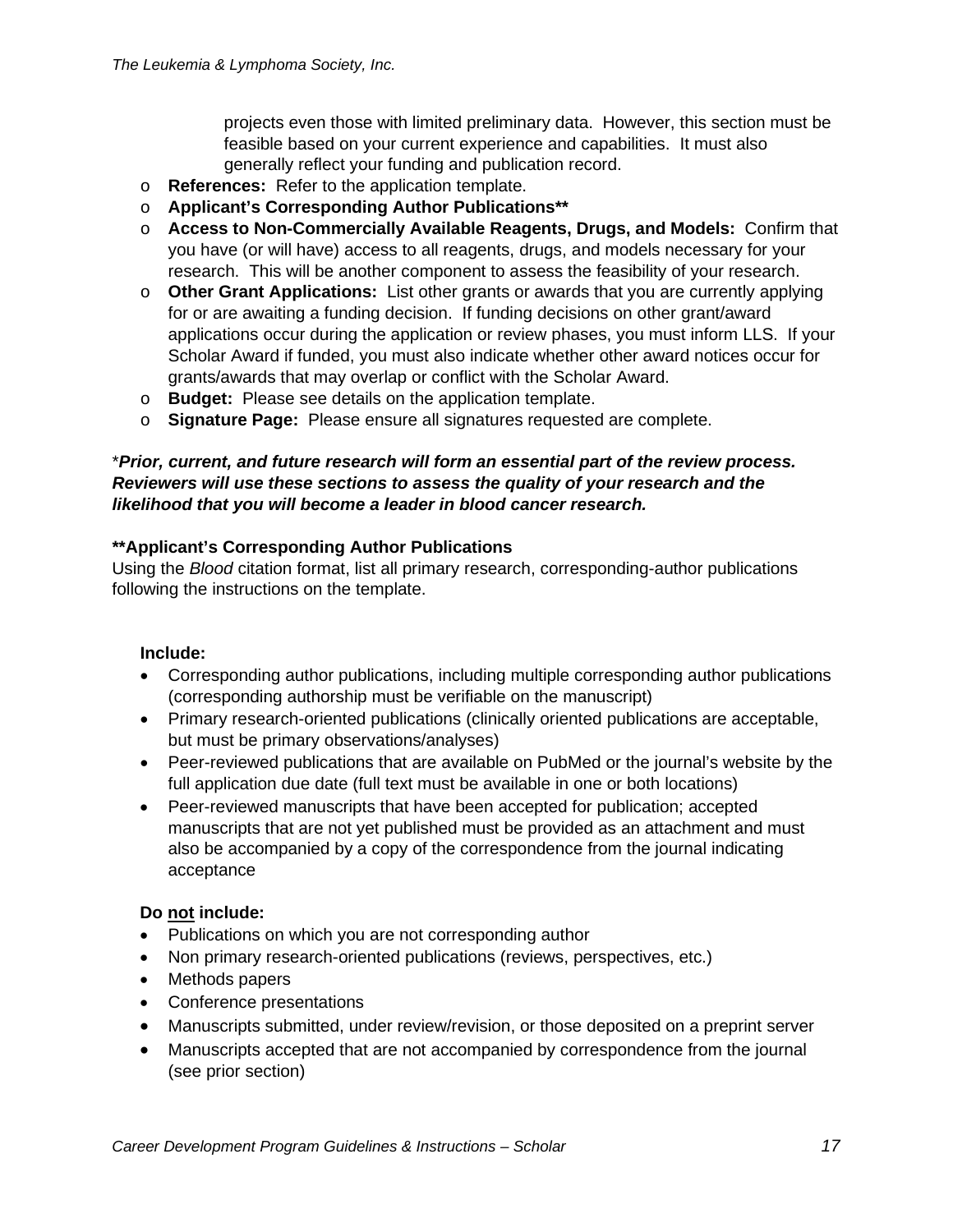Applications will be checked by LLS scientific staff for accuracy. **Significant deviations from publicly available information may result in administrative disqualification**. An example includes, but is not limited to, the inclusion of a publication where the applicant indicates corresponding authorship, but the manuscript does not indicate corresponding authorship, co/dual corresponding authorship, etc. *In addition, inclusion of papers not verifiably accepted for publication, or the inclusion of reviews or conference presentations, may cause an administrative disqualification of the application.*

# **Section 2: Attachments**

**The following sections must be attached in this order to the end of the template (from Section 1) to create a single PDF. No other information may be provided in this section.**

# **Applicant's NIH Biosketch**

Use a recent NIH biosketch format found on the NIH website. You do not need to switch to a new version should the NIH update the format during the application process. **Indicate the publications on which the applicant is the corresponding author.** An eRA Commons User Name is not required.

# **Applicant's NIH Other Support Document**

Use the most recent NIH Other Support Document format found on the NIH website. You do not need to switch to a new version should the NIH update the format during the application process

#### *Failure to provide a separate Other Support Document may result in administrative disqualification.*

## **Sponsor Letter**

The Sponsor Letter must contain the following:

- Description of the applicant's position
- Description of the Sponsoring Institution's support for the applicant's research program
- Future plans for the applicant's career development at the Sponsoring Institution
- Description of how the applicant's time will be divided among research and other responsibilities to the Sponsoring Institution

The Sponsor Letter is separate from the reference letters; **Sponsors may not write a letter of reference. The Sponsor Letter is not blinded to the applicant.**

## **Collaboration/Support Letters (Required where applicable)**

When there are significant collaborations, letters of support are helpful. This is critical when access to patient samples, animal models, or specialized equipment outside of the applicant's laboratory or department is necessary for the proposed research. If a company asset is required and is not commercially available from scientific supply companies, such as proprietary drugs, a letter from the company supplying this asset *must* accompany the application. The letters must be signed and must be provided on institutional/company letterhead. *Failure to provide this information will negatively affect the review of this application.*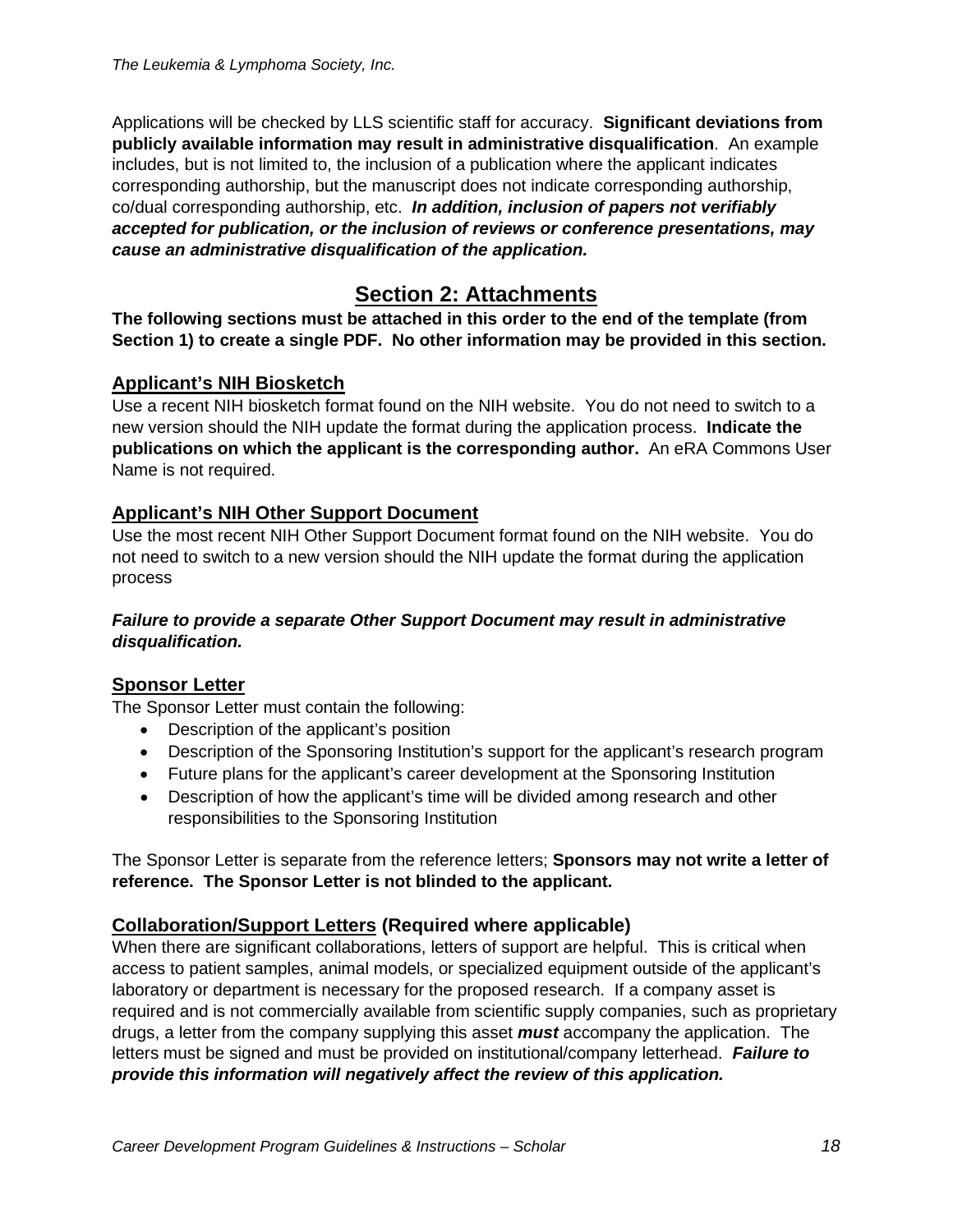Letters attached must not be letters of reference. All letters of reference must be uploaded separately by the writer (and blinded to the applicant). *Any letter attached to the application that is not primarily a letter of collaboration and/or a letter stating access to materials and/or other resources may be administratively disqualified.*

# **Clinical Protocol (Required where applicable)**

Provide a summary (up to two pages) of any clinical protocols essential to the current/proposed research program, including the NCT number. Include approval date and compliance number. Indicate if IRB approval is pending and provide a letter from the institutional official regarding IRB status.

# **Assurances (Required)**

#### Human Subjects

Indicate if human subjects will be involved in the proposed research. The status (approved, pending, or exempt) of IRB (or equivalent institutional designation) approval must be provided. Documentation of any current or pending approvals must be contained in the full application. There is also a section on the web form that must be completed. An application may be submitted with IRB approval pending, but IRB approval must be obtained and provided to LLS prior to the award start date.

#### Laboratory Animals

Indicate if animals will be involved in the proposed research. The status and date of the Institutional Animal Care and Use Committee (IACUC) (or equivalent institutional designation) approval must be provided. The Animal Welfare Assurance number must be included. Documentation of any current or pending approvals must be provided in the full application template. There is also a section on the web form that must be completed. An application may be submitted with approval pending, but approval must be obtained and provided to LLS prior to the award start date.

#### Recombinant DNA

Indicate if the proposed research involves recombinant DNA. Documentation of any current or pending approvals must be contained in the full application template; there is also a section on the web form that must be completed.

#### Biohazard Statement

Indicate if the proposed research involves the use of biohazards. Documentation of any current or pending approvals must be contained in the full application template. There is also a section on the web form that must be completed.

## **Manuscripts (Optional)**

Manuscripts may be attached using the following rules. *Applications that do not follow these rules may be administratively disqualified without review.*

- Up to three manuscripts
- You must be first author and/or corresponding author on the manuscript (co-first and/or co-corresponding authorship is acceptable)
- Manuscripts must be either under review or accepted but not yet available on PubMed or the journal website by the full application due date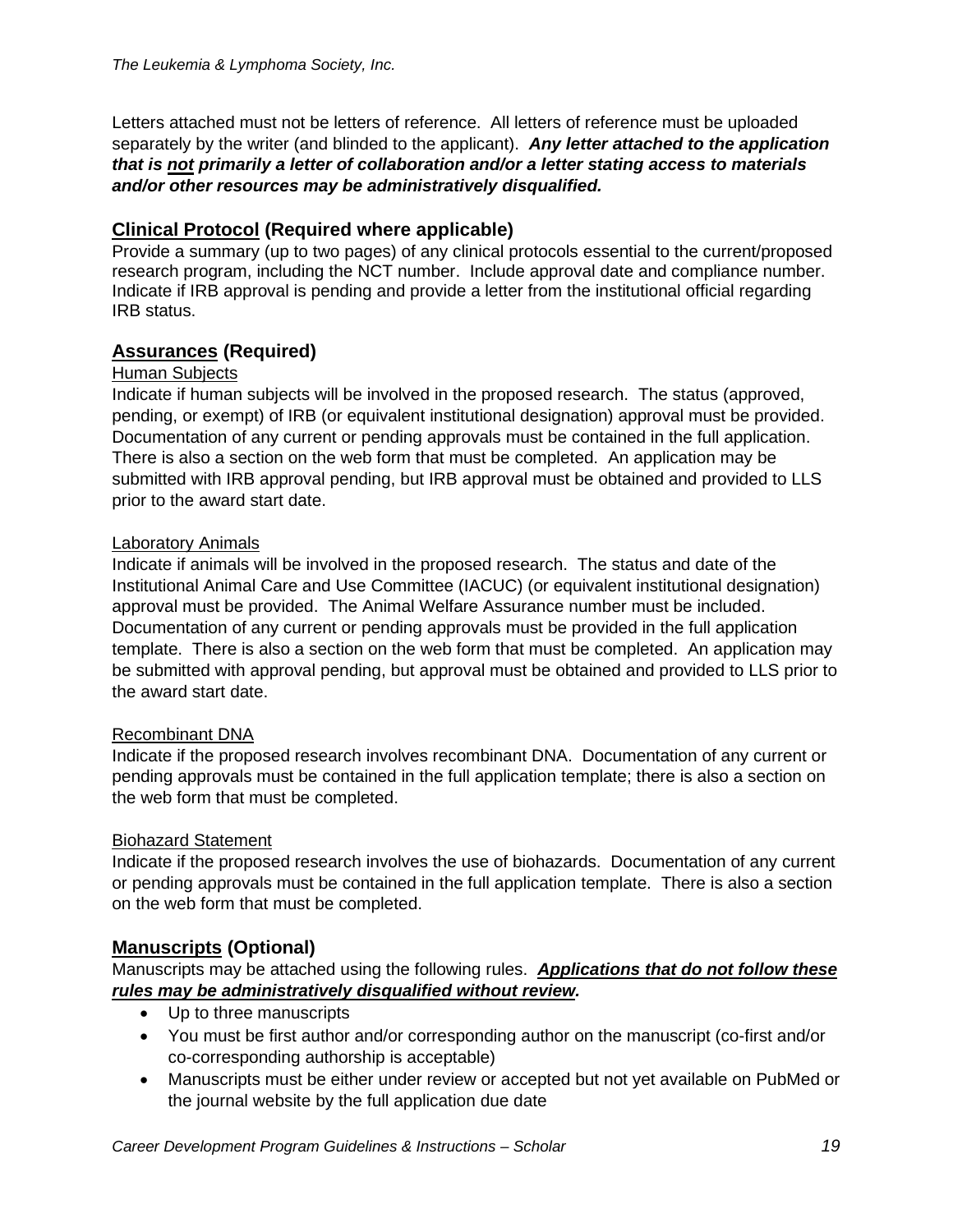- Each manuscript *must* be accompanied by a copy of correspondence from the journal indicating the status of the review
- Publications that are on a preprint server, but not under review *cannot* be attached; there is a separate section of the template where you may provide a link to preprint manuscripts

*No attachments besides those listed above should be included, nor should there be any attachments preceding the template (e.g., no cover letters). Applications that include additional documents besides those requested may be administratively disqualified.*

# **Uploading the project document and final submission**

Upload the full application components, as a single PDF, in the Project Document section on the web form.

**All documents must be combined into a single PDF in the order listed above before uploading.** *Failure to submit as a single PDF in the order above may result in disqualification of the application.*

## **Submission and Confirmation**

After clicking the "Submit" button, you will receive an automated email **within 2 business days** stating that your information was successfully submitted. **If you do not receive the email confirmation of submission, contact**[researchprograms@lls.org.](mailto:researchprograms@lls.org)

Only one application document and one eligibility request document should be present. If extra documents remain after submission and before the deadline, email [researchprograms@lls.org](mailto:researchprograms@lls.org) and let us know which documents to remove.

Carefully check your PDF prior to submission. If you notice problems with your PDF after you have submitted, email [researchprograms@lls.org](mailto:researchprograms@lls.org) and we will help you upload the correct document if you are unable to delete the incorrect document. *This email must be received, with the correct document, prior to the deadline; there are no exceptions to this rule.*

**Check the application prior to final submission. The applicant is ultimately responsible for the submission, regardless of who is uploading information on the [LLS Research](https://lls.fluxx.io/) [Portal.](https://lls.fluxx.io/)** Every year, LLS has a small number of people that notice problems with their application after the deadline. Applicants will avoid this problem by carefully checking their application prior to final submission. Submitting well ahead of the deadline is also beneficial.

Once the deadline has passed, only the following updates may be made:

- Significant updates to clinical trials:
	- IRB updates
	- Opening of the trial
	- Patient enrollment
	- Opening of new clinical sites
	- Efficacy and/or safety updates